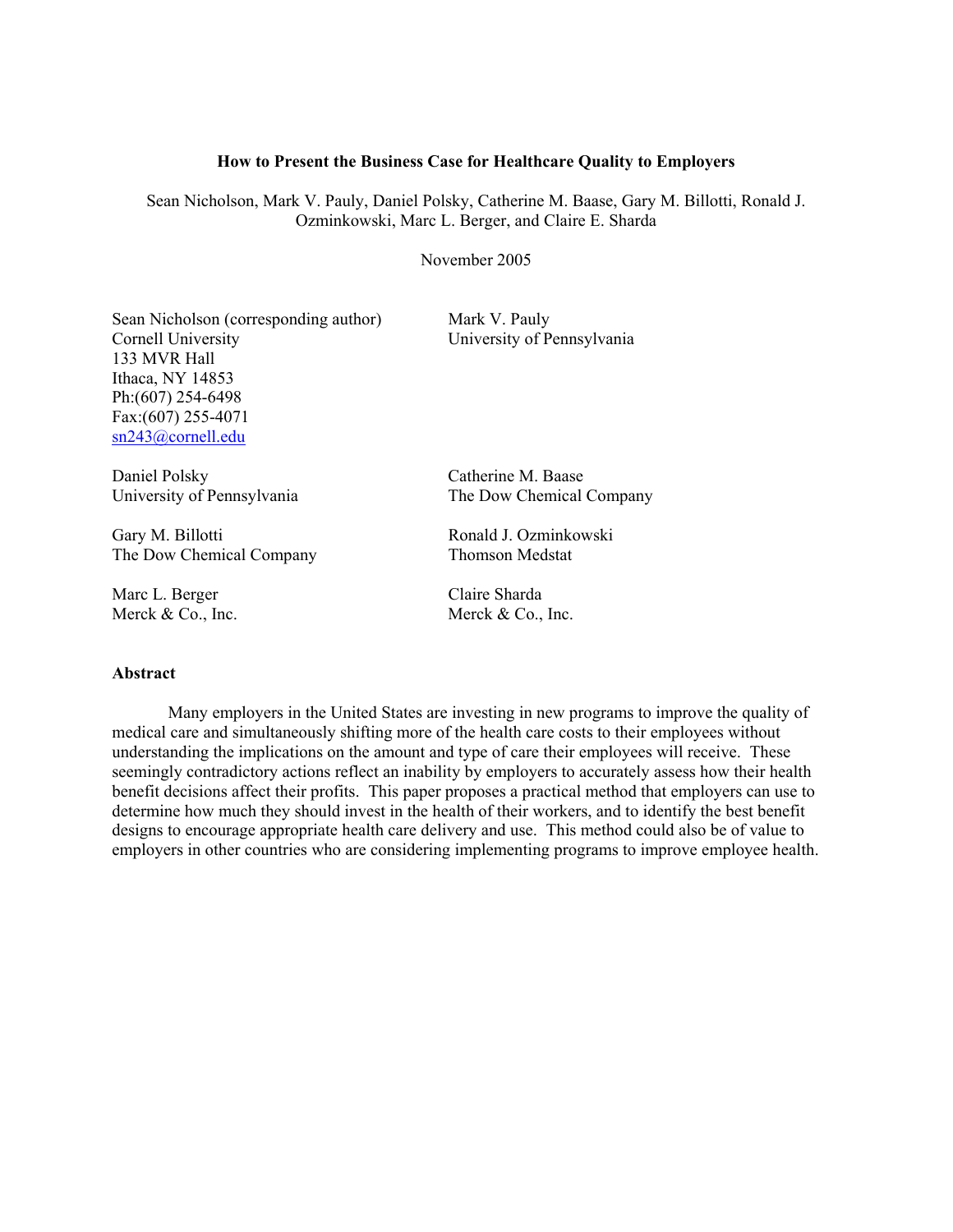#### **I. Introduction**

Recent studies by the Institute of Medicine and researchers at RAND demonstrate that quality is less than ideal in the U.S. health care system [1,2]. Numerous possible causes for these deficiencies include: poorly informed consumers, the rapid pace of technological change, administered prices that make it difficult to reward providers who have superior outcomes, the difficulty of measuring providers' performance, the delayed impact of today's investment in health promotion, turnover of enrollees and workers among insurers and employers, and providers' reluctance to embrace information and other potentially quality-improving technologies [3,4,5].

A large number of prominent health services researchers and policy makers argued recently in an open letter that Medicare should lead the effort to promote high quality health care in the United States [6]. While there are many key stakeholders in health care, including consumers, the government, health insurers, health plans, pharmacy-benefit managers, hospitals, and providers, private sector employers are an equally critical catalyst for improving the quality of health care. First, 160 million non-elderly Americans receive their health insurance from employers. Second, employers in the United States provide a substantial amount of compensation to their employees in the form of health insurance. According to a 2003 survey, employers spent an average of \$6,700 and \$2,900 for a family and single health plan, respectively, above and beyond the employee's contribution [7]. Third, some employers are already leading initiatives to assess the quality of healthcare services delivered and hold providers accountable. Fourth, private employers are likely to move more quickly than the public sector if/when they become convinced that investing in programs to improve the quality of medical care can improve profits.

Improvement in profits can be derived from better management of the direct costs incurred in the care of an employee or his/her family, and from increases in worker productivity. However, current action (and inaction) by employers suggests substantial confusion about what is the best future course of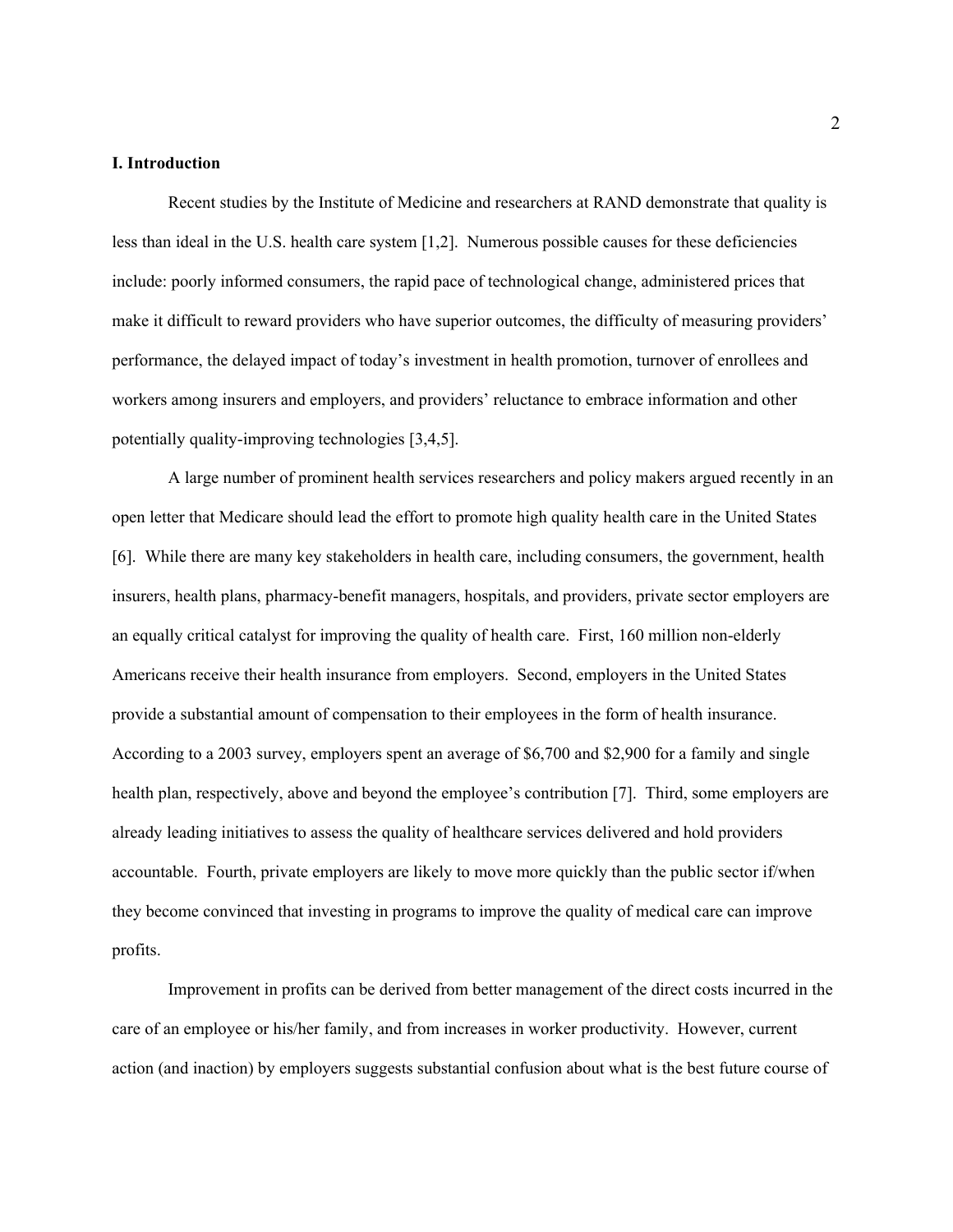action. In the U.S., many large employers are attempting to improve quality of health care by embracing National Committee on Quality Assurance (NCQA) Health Plan Employer Data and Information Set (HEDIS) measures to assess the quality of health plans and by providing disease, case, and disability management, as well as access to health promotion programs. At the same time, many of the same employers, as well as others, are attempting to reduce health care expenditures by increasing employee costs in the form of higher deductibles, tiered co-payments, and tiered insurance.

Some cost sharing strategies to reduce expenditures have been associated with decreased adherence to therapy and to worse outcomes [8,9], although not all cost sharing arrangements have had these effects [10]. These seemingly contradictory actions – investment in worker health and increased employee cost sharing without an understanding of the associated health consequences – reflect an inability of employers to accurately assess how their decisions affect the bottom line. Short-term apparent savings in some direct medical costs may be offset (or more than offset) by increases in other direct costs and productivity losses in the short and long-term, as well as by the need to pay higher money wages when the quality of benefits is reduced. So that a clear and compelling case can be made in a business environment to identify optimal benefit designs and effective health promotion programs, a practical employer tool for accurately valuing investments in the health of their workers is needed.

We know that employers do invest in quality improvement efforts in their business operations. They are trained to apply a consistent quantitative method to all potential investments in order to identify those that should be funded, so that the firm can be encouraged to fund those that enhance profits. The most commonly used methods of estimating the value of potential investment strategies are the net present value (NPV) of discounted cash flows and the return on investment (ROI). These methods require that a manager have accurate, defensible, quantitative measures of the benefits and costs associated with a potential investment. Unfortunately, most companies cannot accurately measure the benefits associated with maintaining and enhancing their workers' health, or convert them into a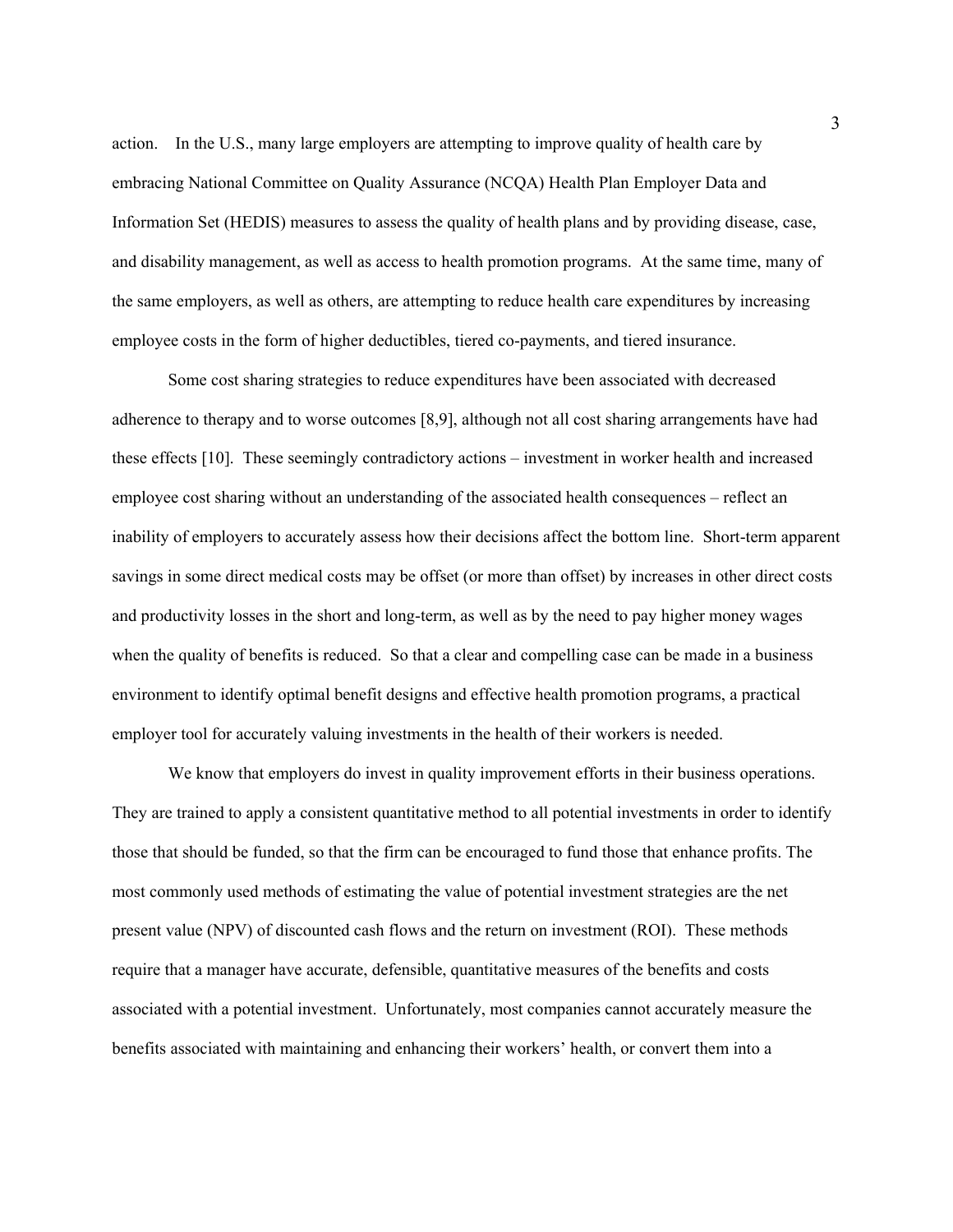monetary equivalent, and therefore cannot put expenditures (or investments) in their workforce into the same general framework they employ for other investment decisions.

In the U.S., a program that improves the quality of care received by employees potentially can provide four benefits to an employer: reduced medical expenditures (for both employees and their families), reduced absences, improved on-the-job productivity, and reduced turnover due to employees' perceptions of the total compensation package associated with the job. In countries with nationalized health insurance or health service programs, the last three of these benefits still apply. Relative to a healthy person, an employee in poor health is more likely to be absent from work and less productive when he or she is at work [11,12], and a recent study suggests that these indirect costs of poor health may actually exceed direct medical costs [13].

To properly quantify the benefits to an employer of investing in their workers' health all sources of benefits should be considered. However, a typical U.S. company estimates how a health-benefit or health-care quality-enhancing program will affect their bottom line by considering only the direct medical costs that they reimburse as health benefits. This leads to implementation of programs where the investment return from the reduction in direct medical costs yields a positive NPV. For example, over 40% of employers have implemented disease management programs for expensive and debilitating conditions such as diabetes, heart disease, and asthma, where the evidence suggests that the NPV from direct medical savings alone may be positive.<sup>1</sup> However, fewer than 25% of employers have implemented such programs for lower back pain and obesity. If the benefits of reduced absences and improved on-the-job productivity could be accurately measured and included in the NPV estimate, there may be many more cases where improving the quality of medical care would yield a positive NPV.

 To the extent that employers have attempted to measure the impact of programs on workers' productivity, they have generally focused only on reductions in absenteeism. Even then, most analyses underestimate the benefit of reduced absenteeism by using an employee's wage as a proxy for the value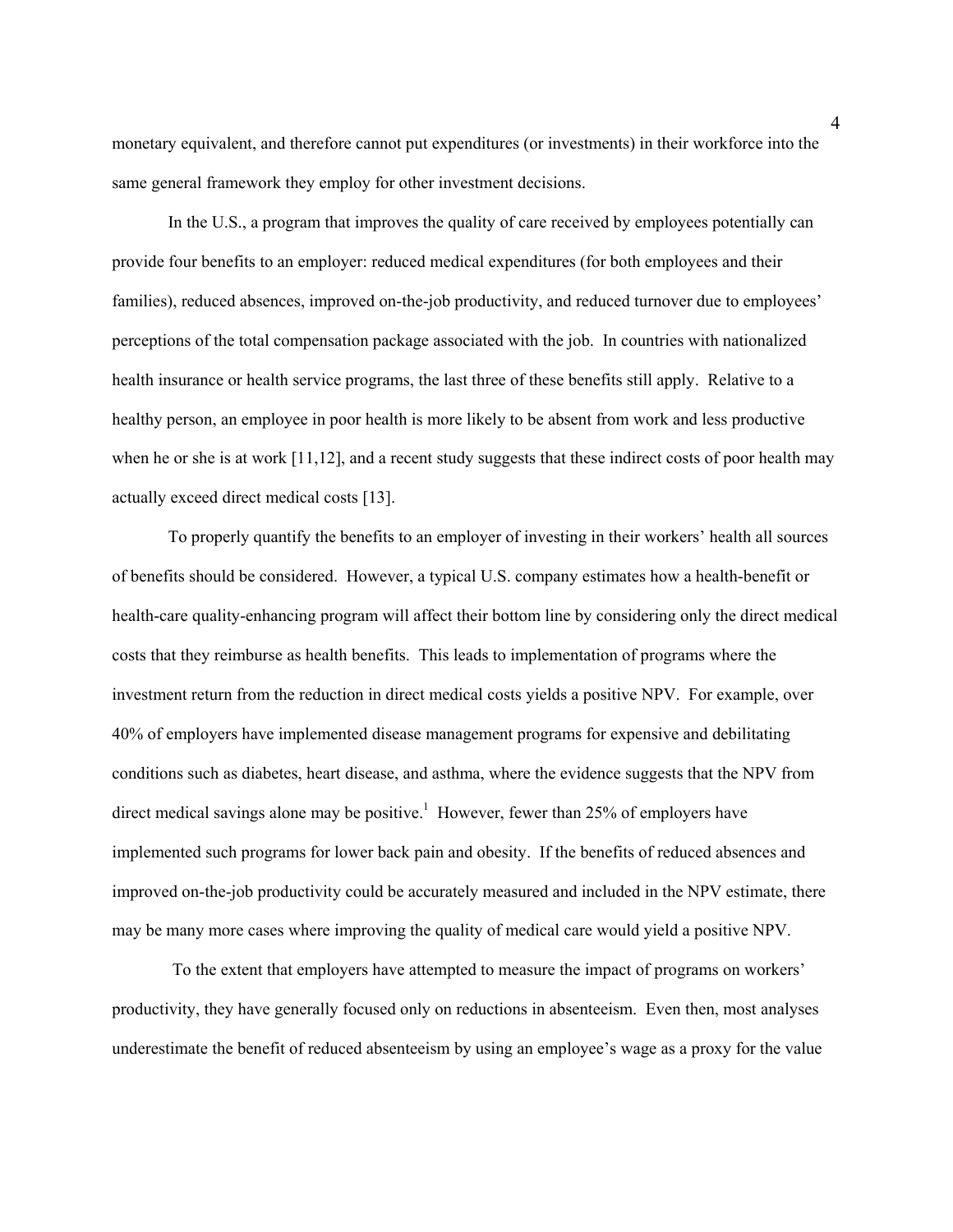of his/her time [14,15,16]. This conventional method assumes, usually implicitly and often incorrectly, that employees are perfect substitutes for one another, that an absent worker or a worker with impaired productivity will not impact the productivity of his teammates, and that companies do not lose sales when a worker's productivity is diminished by poor health [17]. A recent study demonstrates that the cost of lost work time, and therefore the benefit associated with reducing absences, can be quantified and can be substantially larger than the wage, when perfect substitutes are not available to replace absent workers, and there is team production or a penalty (e.g., lost sales) associated with not meeting an output target [18].

Traditional measurement methods, even those that include the cost of absence measured at the wage, are therefore likely to underestimate the true benefit of programs that improve worker health, reduce absenteeism, improve on-the-job productivity, and reduce turnover. As a result, employers who rely on existing methods to design health insurance policies and decide whether to invest in specific health promotion programs may under-invest in the health of their workers. This paper proposes and illustrates a general approach that would enable employers to more thoroughly examine all of the ways that an investment in the health of their employees could improve the bottom line, in the same fashion that companies analyze potential investments in other capital projects. This approach provides a more intuitive and rigorous framework as a step forward in improving manager understanding of the implications of company decisions regarding health benefit design and provision of health services, including health promotion, disease and case management programs.

# **II. A General Method to Help Employers Determine Whether to Invest in Programs That Improve the Quality of Health Care Received by Their Workers**

Most businesses calculate the net present value (NPV) or the return on investment (ROI) of a project to help decide whether to purchase a new property, plant, or equipment. In the NPV method, the

 $\frac{1}{1}$ <sup>1</sup> Mercer Human Resources Consulting, as cited in the *Wall Street Journal*, October 20, 2004.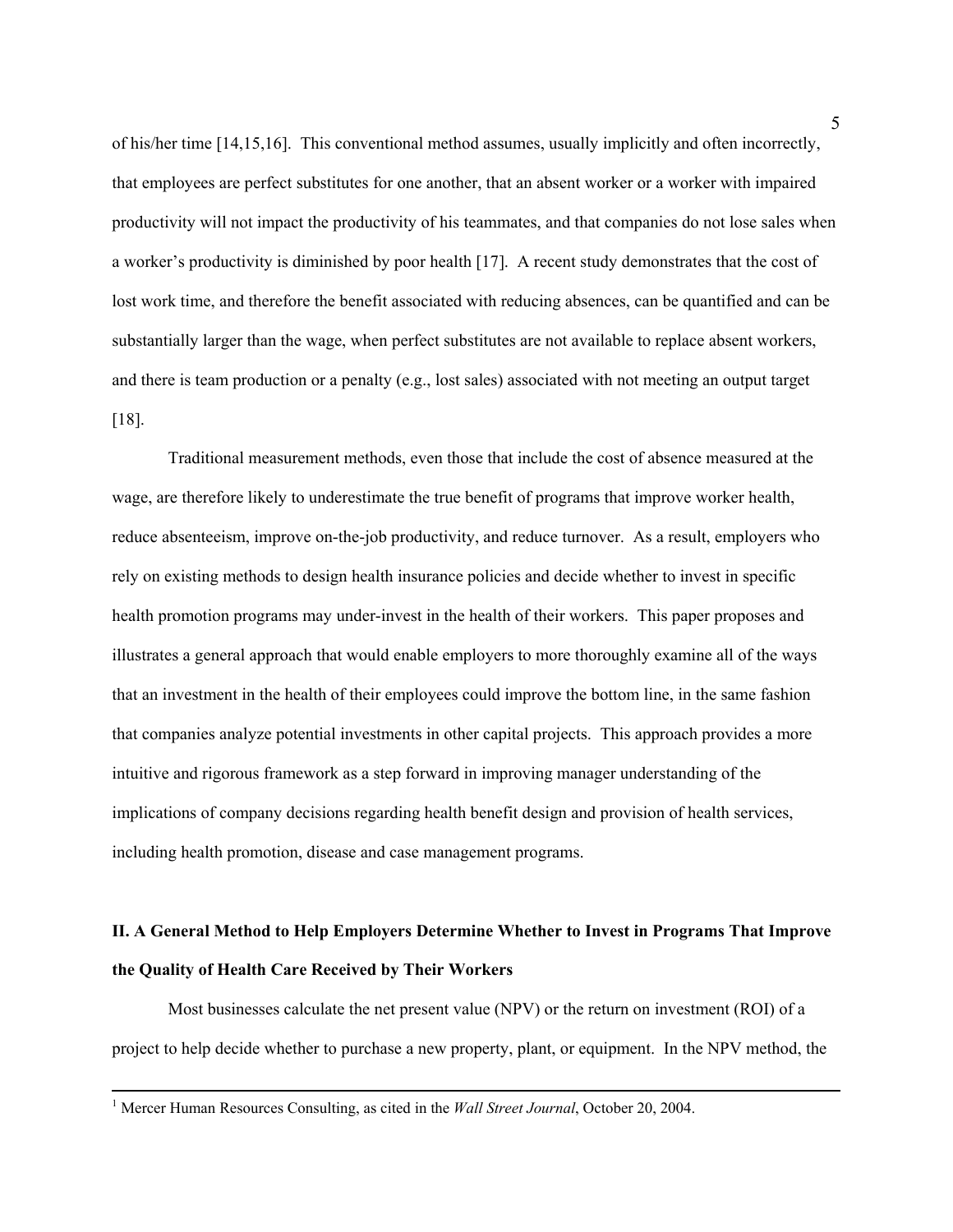first step is to forecast all benefits of a particular project in each future year, measured in dollars. These benefits are then discounted to the present year using the company's opportunity cost of capital or some other generally acceptable interest rate. The discount rate reflects the fact that the company's investors (stockholders and bondholders) are implicitly funding the project. Investors expect a certain rate of return given a project's risk; otherwise they will shift their funds to a different company. A project has a positive net present value if the sum of the discounted benefits exceeds the sum of the program's discounted costs. A company that invests in such a project will be exceeding investors' required return, and therefore will increase the company's value.<sup>2</sup> Likewise, companies should invest in a project if its ROI exceeds the discount, or "hurdle", rate.

 Managers can apply this standard investment framework when evaluating investments in health improvement programs, if and when they have good data. In 2002 the Integrated Benefits Institute surveyed 269 chief financial officers (CFOs), over 80% of whom were in small or mid-size companies (less than 10,000 employees). Sixty-one percent of the CFOs believed there is a "strong" link between employee health and productivity; another 32% perceived this link to be "moderate" [19]. Their most common productivity metrics were revenue per employee and output per hour worked. When asked how large a financial return would be required in order to demonstrate that a health promotion program was valuable, almost one-third of them did not specify a specific threshold rate of return. However, the remaining two-thirds of the CFOs would consider investing in a program that had a rate of return of at least 8%.

 We present a hypothetical evaluation of a disease management program in Table 1 in order to demonstrate the data elements that are necessary for a comprehensive financial analysis of a qualityimprovement program. A similar type of analysis could be performed to analyze the business case for any other health-related program, such as a pay-for-performance program that offers financial incentives

 $\overline{a}$ 

 $2^2$  Companies that are not able to raise enough money to finance all projects with a positive NPV will generally rank projects and pursue those with the largest NPV.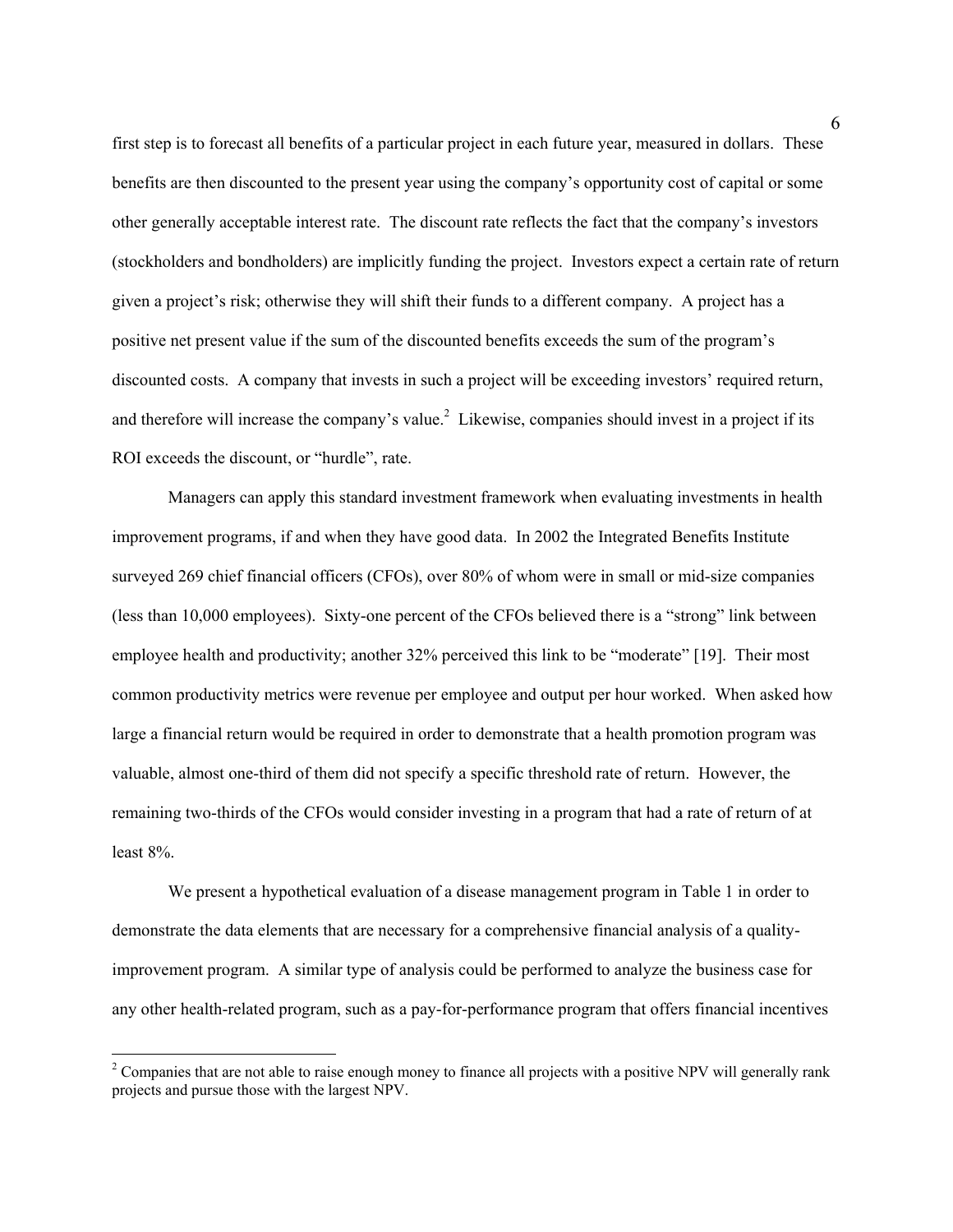to physicians and hospitals that achieve superior patient outcomes or adhere to clinical guidelines, or a smoking cessation program that provides financial incentives to employees who quit smoking.

The hypothetical disease management program described in Table 1 would assign registered nurses to monitor employees with chronic health conditions to ensure they receive appropriate, timely medical care. We consider a company that currently spends \$2,000 per employee per year on medical care for each of its  $1,000$  employees, of which 600 have a chronic health condition.<sup>3</sup> We assume there is a onetime cost of \$200 per worker to screen employees and identify those who have a high health risk, and then an ongoing cost of \$60 per employee per year cost for a disease management firm to monitor, educate, and coach the high-risk employees. By redesigning medical services (e.g., encouraging employees to take their prescription medication to avoid emergency room visits), we assume the company will reduce medical spending by 2% per year over the next five years among the chronically ill employees.<sup>4</sup> A company that considers the reduction in medical expenditures as the only benefit of the disease management program would clearly not implement this hypothetical program. The cost of the program over the course of five years (\$440,000) is considerably larger than the estimated reduction in medical spending (about \$75,000).

The program's value is much more apparent when improvements in absenteeism and on-the-job productivity are included as possible benefits.<sup>5</sup> After one full year, we assume that the program reduces absenteeism among chronically ill employees by 5%, and increases their on-the-job productivity by 5%.

 $\overline{a}$ 

 $3$  In a recent survey at The Dow Chemical Company, sixty-five percent of workers reported having a chronic health condition [24].

<sup>&</sup>lt;sup>4</sup> Villagra and Ahmed [20] estimate that a diabetes disease management program reduced medical expenditures by 8%. Although Fireman, Bartlett, and Selby [21] report that medical expenditures increased 9 percentage points less over a four-year period among enrollees with chronic conditions that were targeted by Kaiser Permanente's disease management programs relative to enrollees without a chronic condition, the authors caution that the programs may not have been responsible for the cost savings. Goetzel *et al.* [22] report mixed evidence for 44 disease management programs targeting five different conditions, with the largest and most consistent cost savings for congestive heart failure programs and the weakest results for depression programs. The Congressional Budget Office [23] reviewed the disease management literature and concluded that there is limited evidence that these programs reduce medical expenditures, in large part because most studies focus on intermediate health outcomes (e.g., blood pressure or cholesterol levels) rather than medical costs. We assume a more modest expenditure reduction of 2%.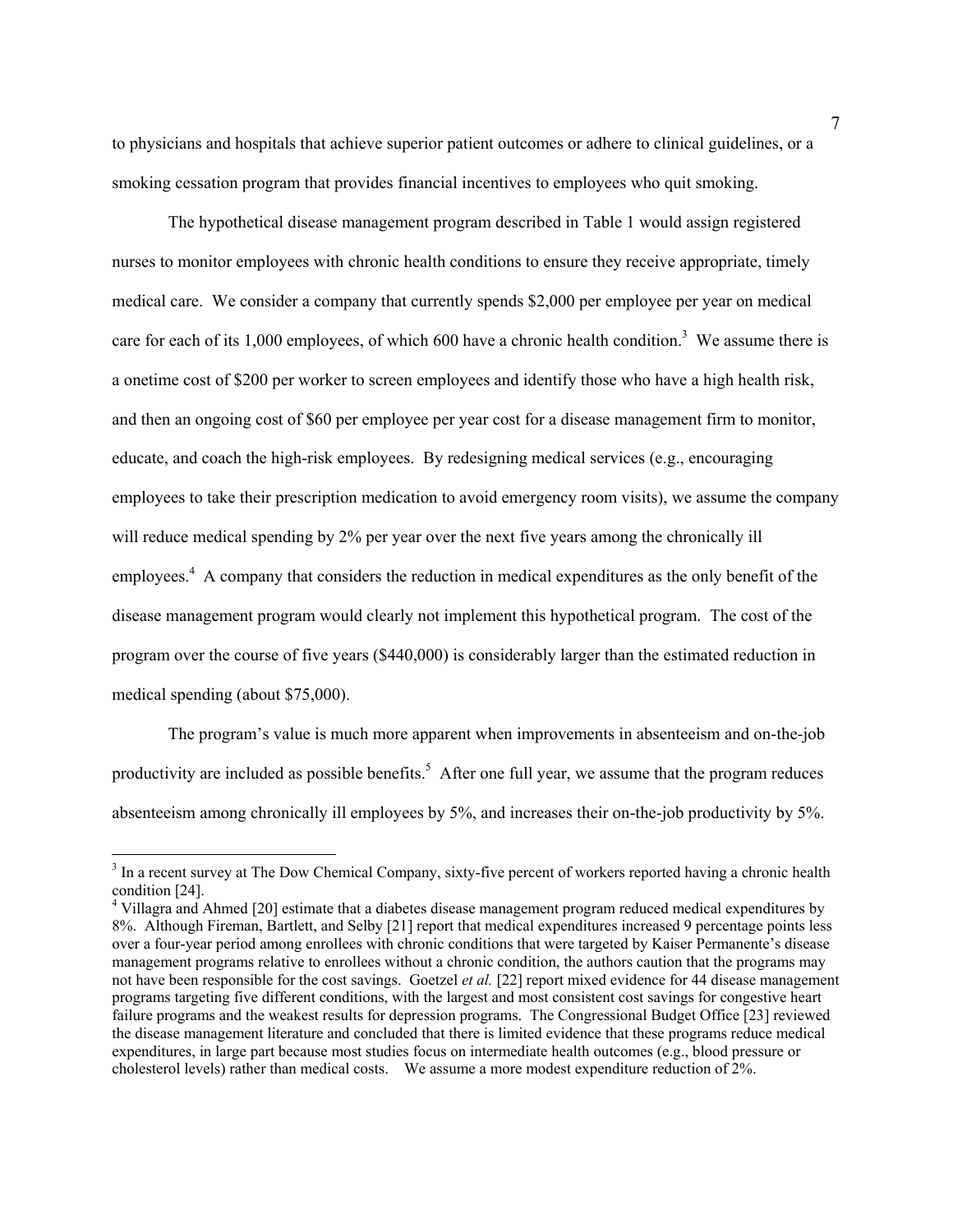The baseline absence rate, average wage, incidence of a chronic condition, and impact of a chronic condition on on-the-job productivity are taken from a recent study of the United States-based workforce at The Dow Chemical Company.<sup>6</sup> We also assume that 2.4% of the employees leave the firm each month, which implies that 75% of the workers who were initially enrolled in the disease management program will still be working for the company in the second year of the program, and only 31% in the fifth year.<sup>7</sup> Only workers who were involved in the initial health screening and remained employed will generate benefits.

In the first year program costs exceed benefits by \$176,000; in the subsequent four years when the productivity effects take hold, the net benefits are positive. Using a 12 percent discount rate, the disease management program would have a cumulative NPV of \$36,000 over the five years. The positive NPV implies that there is a business case for the company to invest in their workers' health. However, since the NPV is small and relies on a number of uncertain assumptions, the benefits director at this company may not feel confident enough to press the case to senior management.

One nice feature of the NPV method is that it allows a manager to identify a breakeven threshold for a certain parameter that is difficult to estimate empirically. For example, since there are few reliable estimates in the literature regarding the productivity effects of a disease management program, a manager could calculate the productivity improvement that would cause the project to "breakeven" – to have an NPV of zero. Managers could then rely on their intuition and experience to assess whether the program could deliver that type of improvement in their workforce. In Table 1, if the program were able to

 $\frac{1}{5}$ <sup>5</sup> Situations where a person is present for work but functioning at less than full productivity are sometimes referred to in the literature as "impaired presenteeism."

<sup>&</sup>lt;sup>6</sup> Dow employees based in the United States were surveyed in the summer of 2002 [24]. The employees missed 1.1% of work days due to a health condition, on average. Sixty-four percent of the workers reported having a chronic health condition and these employees reported that their productivity while at work was 11.5% lower than usual over the previous four weeks due to their health condition. The average hourly wage among the Dow workforce is \$31.90.

<sup>&</sup>lt;sup>7</sup> The seasonally-adjusted national average turnover rate for June through August of 2004 was 2.4% according to a Bureau of Labor Statistics survey.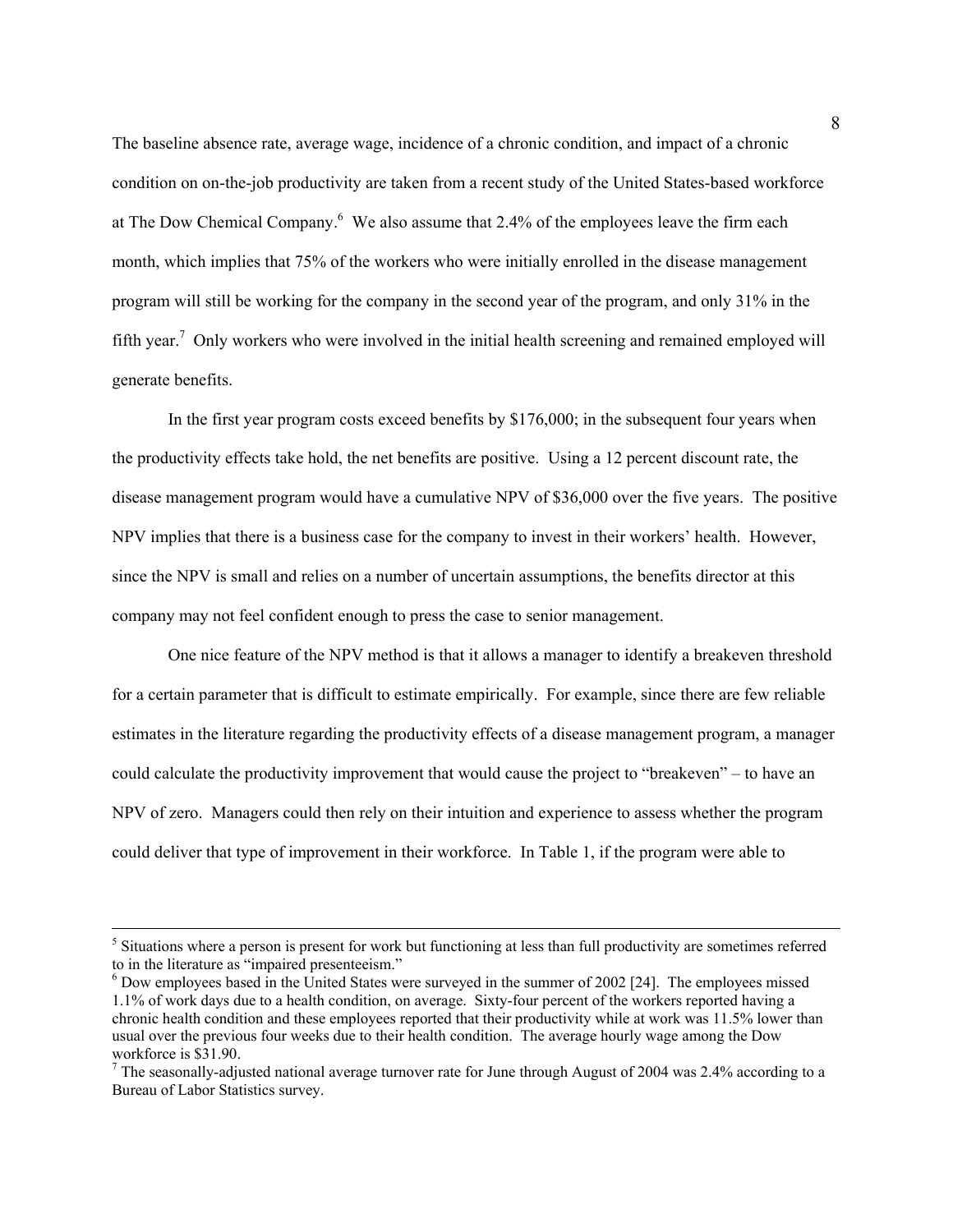improve absenteeism and presenteeism by 4.5% instead of the assumed 5%, the program would still have a positive NPV and would merit investment.

One issue is whether the company or the employees would in fact capture the health-related improvements in productivity. If the program permanently improved a worker's health and productivity and this was apparent to all other employers, then in the long run the employees would receive the benefit in the form of higher wage [17]. However, even in this situation an employer would be wise to invest in health-related programs with a positive NPV because these programs would help the company offer a competitive wage, and thereby attract and retain employees in a competitive labor market.

Notice that the benefits in Table 1 decline considerably from the second to the fifth year due to employee turnover – fewer workers who were initially enrolled in the program remain employed at the company. A program that improves workers' health could lower the turnover rate by creating a stronger attachment between the employees and the company. A worker who values the health improvement for reasons above and beyond the boost in productivity (e.g., he/she is healthier on the weekend as well as being healthier while at work) may be less likely to leave the company. In a recent study the median annual turnover cost per employee was estimated to be \$3,700, so companies that reduce their turnover rate should spend less on recruiting and training new employees [25].

There are two reasons why more health insurers, disease management companies, and employers have not used the simple model described in Table 1. First, there are few studies demonstrating that health improvement programs reliably translate into fewer absences and improved on-the-job productivity. Second, the studies that do estimate the productivity effects associated with health improvement either do not place a value on these improvements, or place too small a value on the improvements [5,15,20],. The first problem would be solved in principle by careful use of evaluation methods (e.g., by comparing participants to non-participants in a rigorous way). The second problem, which is more complex in theory and in practice and will be discussed in the next section, weakens the case for employer adoption at a crucial juncture. Given these shortcomings, it is not surprising that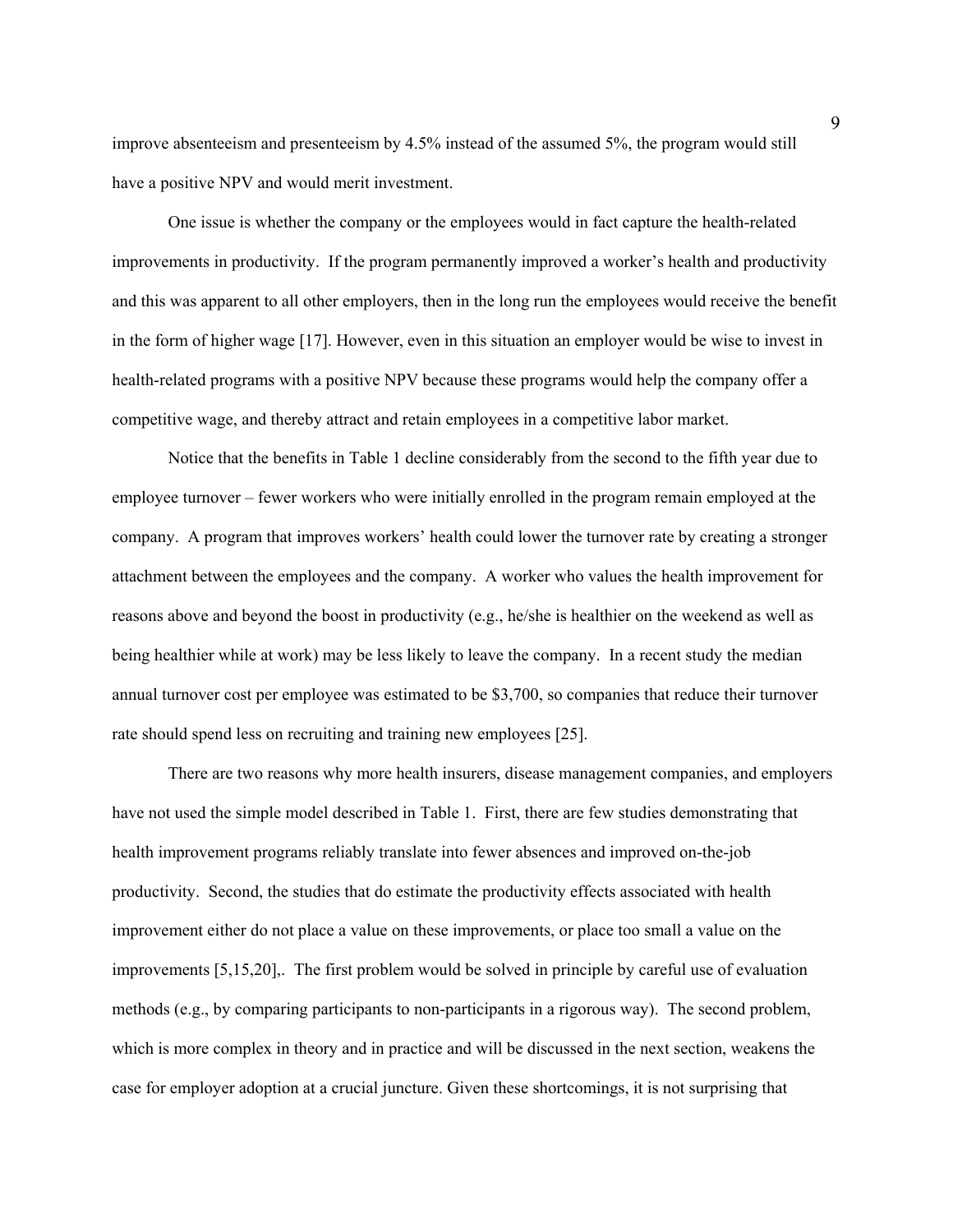businesses tend to focus on direct medical expenditures only when evaluating investments in their workers' health. Once we discuss new methods of valuing health improvements in the next section, we will apply them to the hypothetical example at the bottom of Table 1.

#### **III. Results**

 $\overline{a}$ 

#### **a) Measuring the Benefits to Employers of Improving Employee Health Status**

As mentioned earlier, there are four primary, financial benefits to an employer from investing in programs that improve employees' health: reductions in unnecessary medical costs (for both workers and their families), reductions in work absences due to poor health, improvements in on-the-job productivity, and reduced employee turnover. We have already discussed cases in which medical costs are reduced by enough to cover the cost of a program, so we focus below on how to measure the indirect, or productivityrelated, benefits.

Most studies that evaluate the financial benefit of reducing absenteeism assume that the value of each work day lost is equal to the employee's daily wage. In the neoclassical economic model, wage rates should be equal to the value of the incremental output produced by each worker. According to the typical method, if an employee misses one fewer day of work the company gains the value of his/her output, which is assumed to be equal to his/her daily wage. $8$ 

Traditional methods for assessing the financial impact of health-related absences are likely to underestimate the true gain to employers and employees from implementing policies that improve worker health and ability to work. Mark Paul*y* and his colleagues have argued that if competitive labor markets are in equilibrium, a worker's wage is the *lower-bound* estimate of the cost of an absence [17]. If, for example, companies can predict absences perfectly and hire enough equally-productive workers to cover

 $8$  Pauly et al. [17] show that the cost to a firm when a worker is absent is the worker's marginal revenue product, which would be equal to the daily wage if workers were never expected to miss work or if they are not paid when they are absent. Observed wages will usually be slightly lower than a worker's marginal revenue product because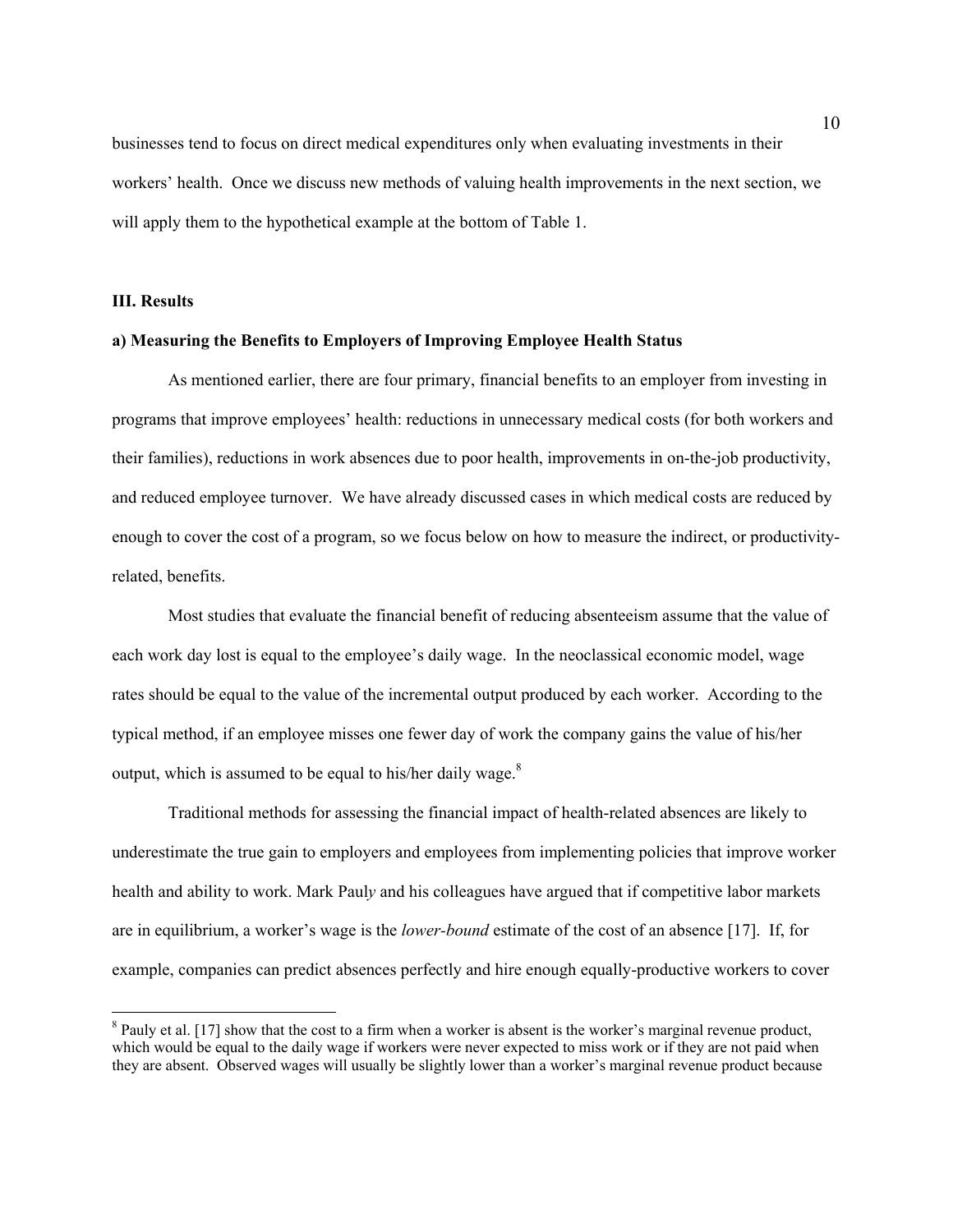for the absent workers, absences should have no impact on the company's output: the only cost is that of paying the wage to the employee who did not work. Likewise, for jobs where workers perform discrete and measurable tasks and work individually, the worker's wage is likely to be an accurate estimate of the cost of an absence. Workers rarely function in such an isolated way in today's market, however. If a company loses revenue, for example, due to a worker's absence (e.g., a commercial flight is delayed or cancelled when the pilot is sick), all of the rest of the team is affected, and the cost of an absence is lost revenue, which will often exceed a single worker's wage.

 A recent study examined whether the cost of an absence does indeed vary across jobs according to (a) the likelihood that a manager can find a perfect substitute for the absent employee, (b) the extent to which the employee functions within a team, and (c) the extent to which the employee's output (or his team's output) is time sensitive [18]. After identifying 35 jobs in 12 industries that involve different types of production functions, over 800 managers were interviewed to determine the extent to which the three characteristics were embodied in a given job, as well as the financial consequences of absences. They provided empirical support for the hypothesis that the cost associated with missed work varies across jobs according to the three key characteristics. Based on these manager interviews, the authors estimated wage "multipliers" for each of the 35 different jobs, where the multiplier is defined as the cost to the firm of an absence as a proportion (often greater than one) of the absent worker's daily wage. We present some selected multipliers in Table 2. The mean multiplier for the 35 jobs included in the study is 1.61, and the median multiplier is 1.28. This implies that for the median job the cost of an absence is 28 percent higher than the worker's wage. To get an accurate estimate of the cost, the employee's wage is multiplied by the appropriate multiplier for that job, or for a job with the same combination of job characteristics. This will yield higher, more accurate estimates of the financial return on health-related

most workers are paid when they are absent (up to certain point), and the expected absence rate will be considered when determining the wage per day paid.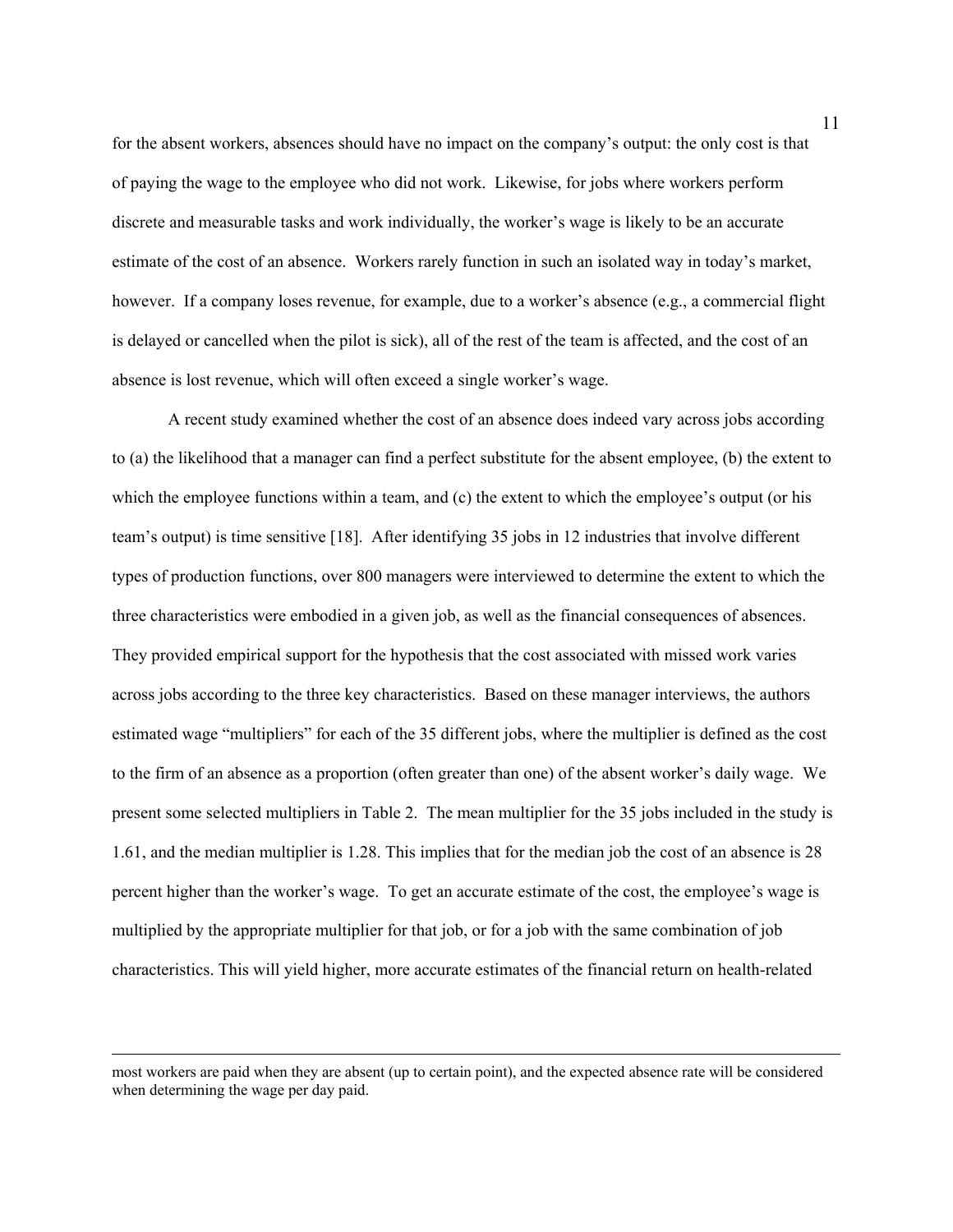interventions to reduce absence, and will enable more informed investments in specific health programs, services or benefits.

Until recently, most employers assumed that absences were the only source of health-related work loss. However, employees who come to work but are not feeling well may not be able to perform at their usual level of productivity. This is sometimes referred to in the literature as "impaired presenteeism." Wayne Burton, Corporate Medical Director at Bank One, was one of the first to estimate the magnitude of this on-the-job productivity loss. Examining Bank One's data on absence and shortterm disability from 1994-1995, he measured actual decreases in work output for "isolated" jobs and found that as the number of health risks increases, an employee's productivity decreases; and that disease states that have produced disability events are also associated with work loss [26]. The field of healthrelated productivity measurement is evolving rapidly, and a number of self-report measures of productivity have been developed, tested, and published [11,27,28]. In a recent study, Ron Goetzel and his colleagues estimated the cost of absenteeism and presenteeism for several chronic illnesses [13].

Many of the findings in these studies suggest that the costs of impaired on-the-job productivity are larger than the costs associated with absences. To place a dollar value on this work loss, Walter Stewart and colleagues gauged the extent of "lost productive time (LPT)" through a national, randomized telephone survey in 2001-2002. Using the wage rate as a measure of the cost of workloss, they estimated that health-related LPT costs employers \$226 billion per year, or \$1,685 per employee per year—71% of which was explained by reduced performance at work [12]. It is likely that many of the same factors that produce multipliers for absenteeism also operate for impaired presenteeism, but these multipliers have not yet been estimated on a large scale. Measuring and monitoring all three drivers of health-related employer costs—direct health care costs, absence and impaired presenteeism—provides employers with a more complete picture of the financial impact of workforce health on a company's performance, and helps employers prioritize programs and evaluate the financial impact of those programs. This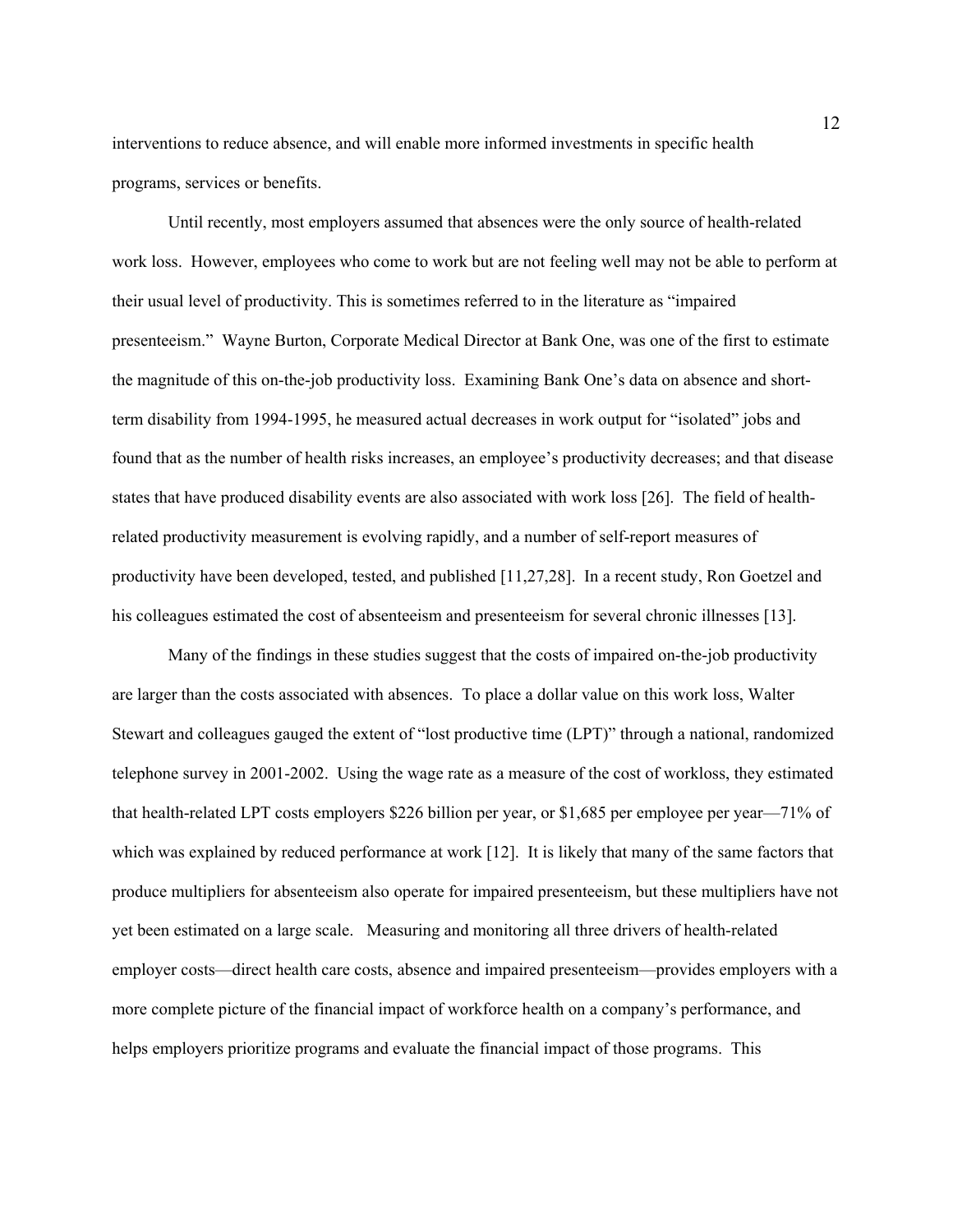management discipline places workforce health investment decision making processes on par with that of other company assets.

 How important is it to use the most accurate estimates of the cost of workloss? At the bottom of Table 1 we repeat the financial analysis of the disease management program assuming that the firm employs workers in job types that have the median multiplier (1.28) among the 35 different jobs analyzed in a recent study by Sean Nicholson and his colleagues [18]. We also assume that the multipliers we derived for absences are also appropriate for presenteeism. When the estimated productivity benefits increase by 28%, the cumulative NPV of the program in the first 5 years increases from \$36,000 to \$136,000, and the breakeven productivity level decreases from 4.5% to 3.6%. A benefits director using the multiplier method would be able to make a much more persuasive case to senior management for investing in the disease management program.

One implication of using multipliers is that companies that have many employees in jobs with high multipliers would be more likely to invest in their workers' health, because the benefits of productivity improvements would be relatively high. In a number of cases, workers in jobs with high multipliers have more education and higher wages, which implies that the greater use of this method could accentuate rather than ameliorate health disparities. There are exceptions, however. Restaurant cooks, for example, have a relatively low annual salary (\$19,800) but a relatively high multiplier (1.48).

#### **b) Application to the United States Workforce**

To quantify the extent to which the cost to employers of illness-related absences has been underestimated, we used the 2000 Current Population Survey (CPS) to apply the absence multipliers to a nationally representative sample of workers. The CPS is a monthly survey of 50,000 randomly-selected households, where one-quarter of the sample is asked their wage rate. We combined all 12 surveys from 2000 for the sub-sample of workers who reported their wage. The health-related absence rate was estimated as the percentage of the usual weekly hours that were missed due to illness in the past week.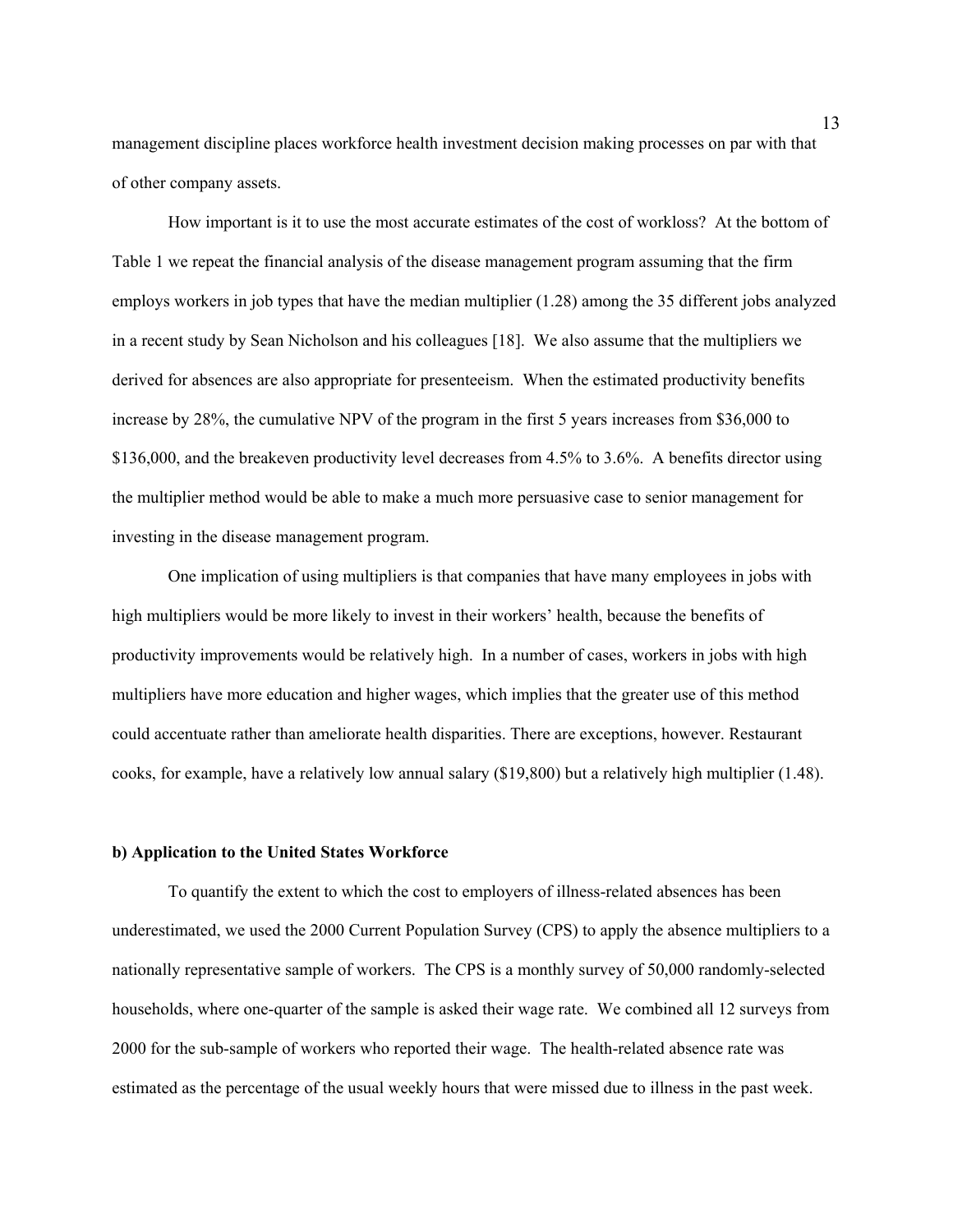Workers were classified into nine industry groups (e.g., manufacturing) and nine occupation groups (e.g., executive, administrative, and managerial). We used the 35 job-specific multipliers described above to calculate the average multiplier for each of the nine occupation groups. We then applied the relevant occupation-specific multiplier to each worker to derive an industry-specific multiplier. The annual cost of health-related absences without multipliers was estimated by multiplying average annual earnings per industry by the industry absence rate. Then we multiplied this result by the industry-specific multiplier to arrive at the annual cost of health-related absences, taking into consideration the effect on co-workers, sales, and other company expenses.

Table 3 shows that health-related absence rates are very similar across industries, ranging from 1.1% to 1.7%. Employers face an estimated annual cost of workforce absences due to illness of \$55 billion if one assumes the cost of an absence is equal to the wage of the absent worker. The estimated cost is 35% higher (\$74 billion) if one considers the spillover effect absences can have on the output of an entire team, the potential impact on lost sales, and the cost of preventive measures (e.g., overtime, overstaffing) to minimize the impact of worker absences. The lowest multiplier is in the mining and construction industry and the highest multipliers are in finance/insurance/real estate and transportation/communication industries, although the range is fairly small.

#### **c) Application to The Dow Chemical Company**

The analysis in the previous section addressed illness-related absenteeism, but not the impact of health on on-the-job productivity. The Dow Chemical Company, a large employer headquartered in Michigan, surveyed over 12,000 U.S.-based employees in the summer of 2002 to develop a comprehensive understanding of the costs associated with chronic health conditions. Sixty-five percent of employees reported having one or more chronic condition, with the two most common being allergies and arthritis/joint pain or stiffness (first column of Table 4) [24]. A worker also reported how many days she was absent from work due to her primary condition and the percentage of her "usual productivity" she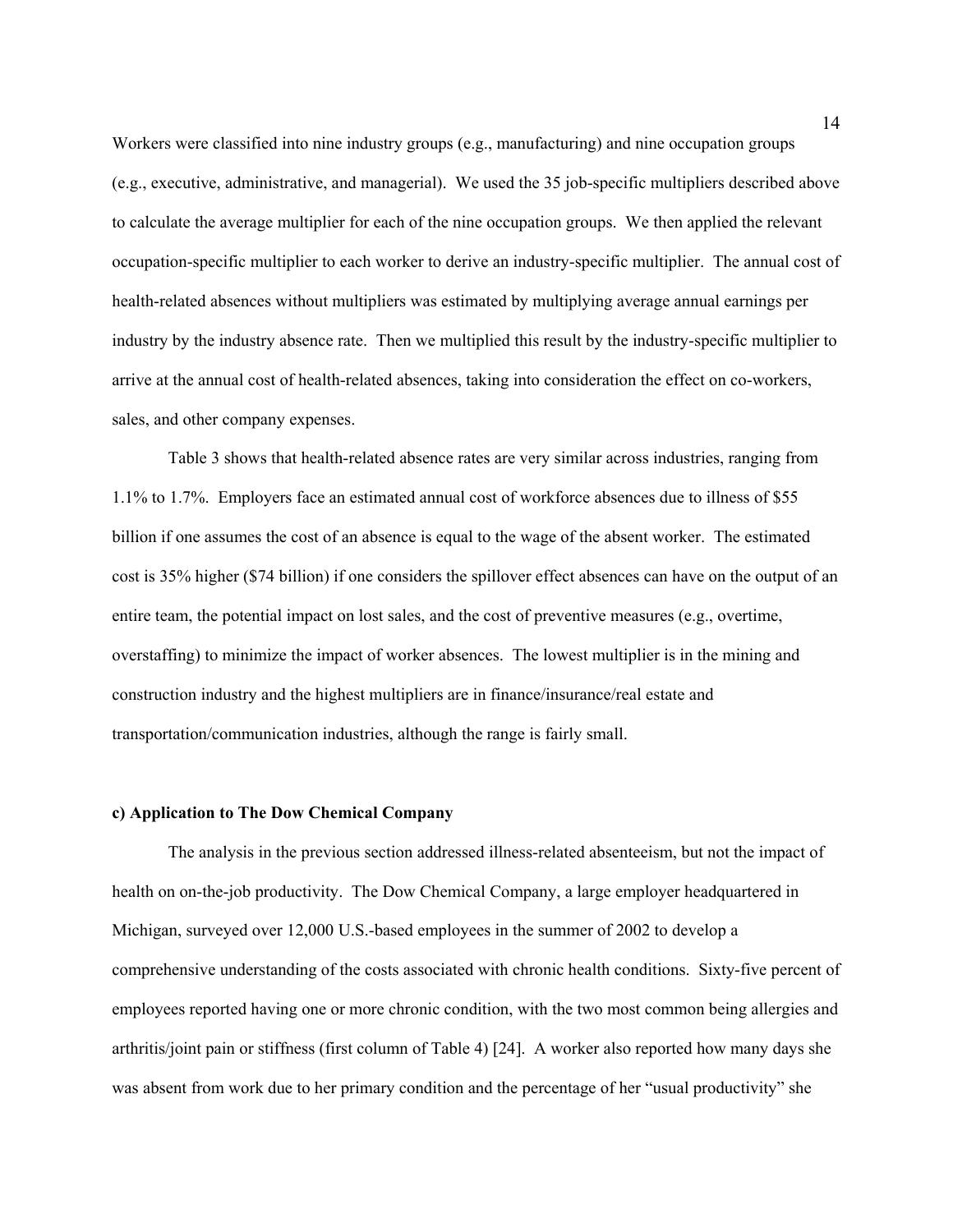was able to achieve in prior four weeks, given her primary health condition. The annual cost of absenteeism and presenteeism per worker is estimated separately for each condition in Table 4 by multiplying the self-reported absence days and on-the-job productivity "loss" by a worker's wage. The final two columns report the sum of medical, absence, and presenteeism costs, without and with a multiplier. We used a multiplier of 1.41 based on Dow's distribution of workers in nine different job categories and the job-specific multipliers developed in the Nicholson study [18].

The survey provided Dow with an accurate estimate of the true prevalence rate of chronic conditions among their workers. By using the prevalence and the per-person cumulative costs (medical costs, absenteeism, and presenteeism), Dow could calculate the total cost impact to the company by health condition. In addition, when analyzing costs on a per worker basis, several conditions with large medical costs, such as diabetes, arthritis and circulatory disorders, were not in fact the most expensive conditions when productivity effects were included. Depression/anxiety was the most expensive condition (on a per worker basis) due in large part to substantial presenteeism costs. In fact, the estimated presenteeism costs exceeded medical costs for each of the nine conditions studied.

These data helped Dow develop focused intervention strategies on specific conditions that may have been less well informed without the survey. The overall magnitude of these costs helped motivate a philosophical change from managing direct medical costs to an investment-based approach incorporating direct and indirect costs. As a result of this analysis, Dow's strategy is focusing more on prevention, quality of care, and more sophisticated purchasing, such as pay for performance programs.

#### **IV. Discussion**

When health benefits are considered by employers as a production cost similar to raw materials, it makes sense to shift costs to employees (or abolish health benefits entirely). Indeed, the recent embrace of tiered co-pays and co-insurance might be understood in part as a short-term fix for double digit increases in health care costs that employers have incurred – in the face of a relatively tight job market.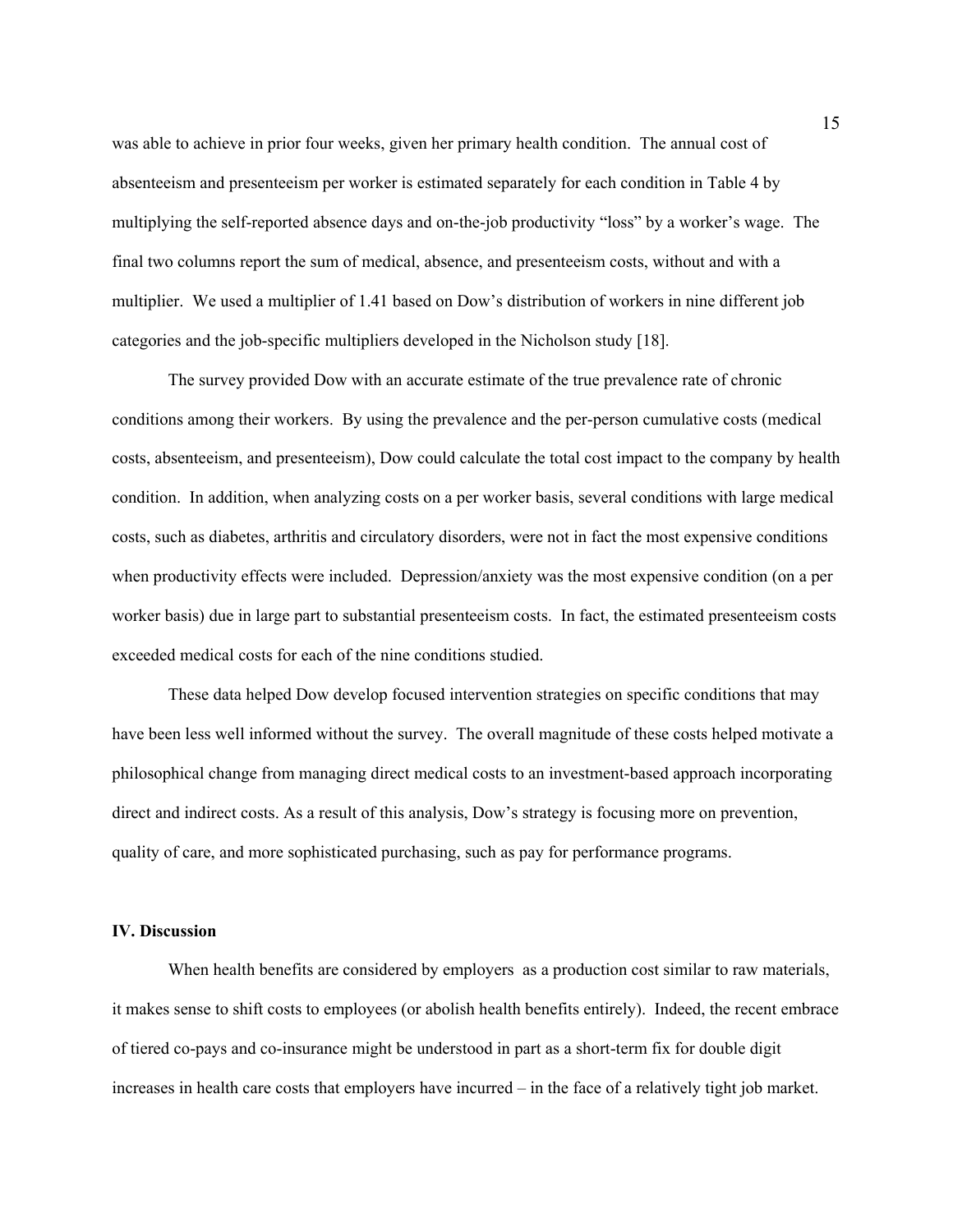Although employers recognize that this can only be pushed so far -- and indeed may have unintended negative consequences in terms of adherence and compliance with needed therapies, as well as costly problems in recruiting and retaining workers because of employee dissatisfaction with the benefits package -- they nonetheless have justified these strategies under the rubric that they "need to keep their cost structures competitive."

Unless these unintended consequences can be quantified and incorporated into business decisions, employers may underinvest in health interventions that improve worker productivity. The framework we have outlined here provides corporate managers with a way to make the case that their companies should carefully consider their approach to employee health benefits and health promotion as an investment in their "healthy human capital." We would argue that the current cost-shifting trend by many businesses may be "penny wise and pound foolish." Short-term savings achieved in decreasing direct medical costs could be more than outstripped by the costs of lost productivity and worker dissatisfaction.

Additional research is required to show how effectively improvements in workforce health translate into improved productivity and a stronger bottom line. This research will require both private and public investment. Indeed, the CDC has expressed interest in examining strategies to improve worker health and has funded projects to test the application of health and productivity management programs, and to develop tools to predict the corporate return on investment in future programs. We are currently extending our work on the multipliers to explore their relevance for presenteeism. However, much more needs to be done to understand the relation between the production function in a firm and individual and collective employee health.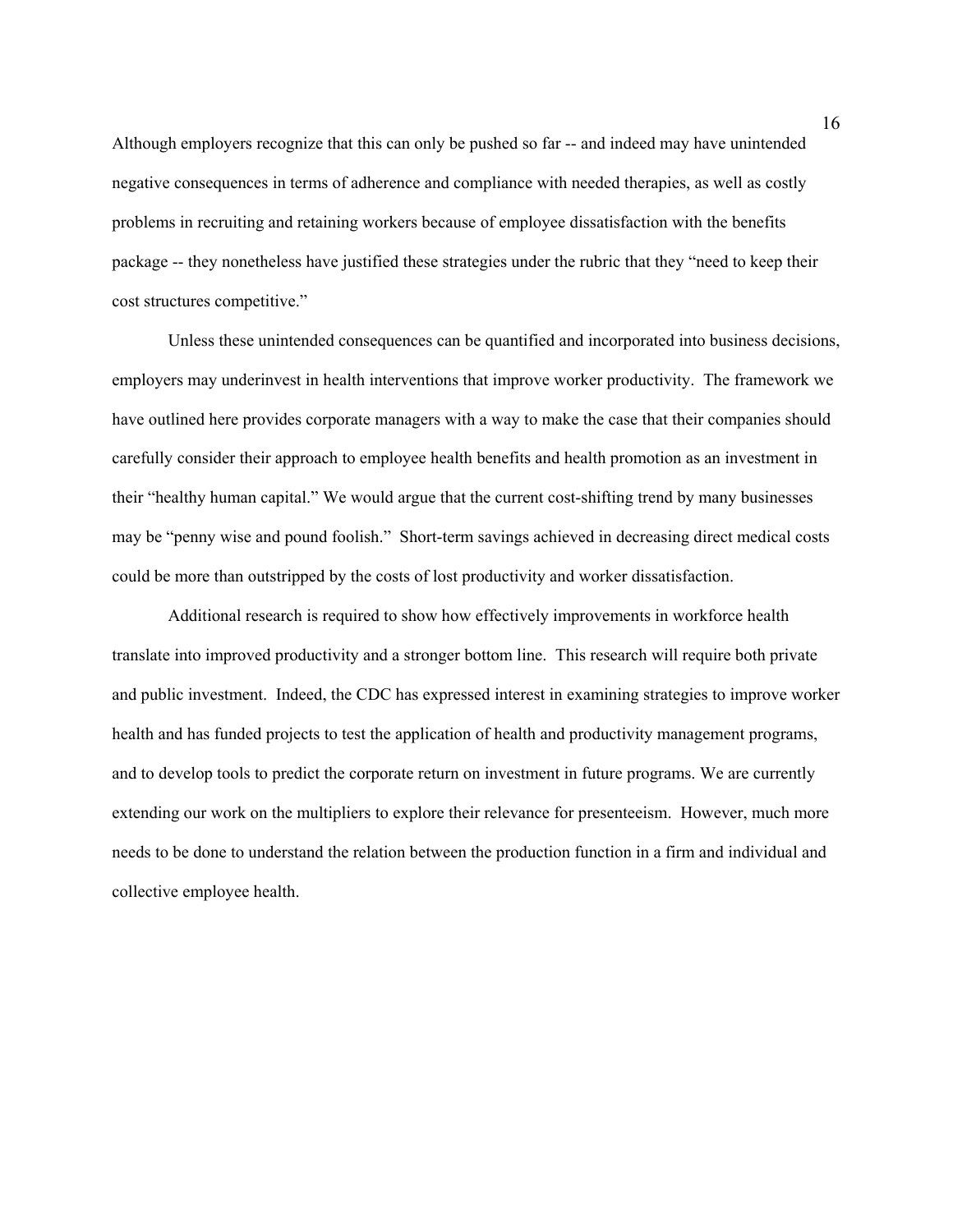#### **References**

[1] Institute of Medicine, 2000. To Err is Human: Building a Safer Health System. Linda T. Kohn, Janet M. Corrigan, and Molla S. Donaldson, eds. Washington, D.C.: National Academy Press.

[2] McGlynn, Elizabeth A., Steven M. Asch, John Adams, Joan Kersey, Jennifer Hicks, Alison DeCristofaro, and Eve A. Kerr, 2003 , "The Quality of Health Care Delivered to Adults in the United States, "*JAMA* 348(26) : 2635-2645.

[3] Institute of Medicine, Committee on Quality of Health Care in America, 2001. Crossing the Quality Chasm: A New Health System for the 21<sup>st</sup> Century. Washington, D.C.: National Academy Press.

[4] Newhouse, Joseph P., 2002, "Why is There a Quality Chasm?" *Health Affairs* 21(4): 13-25.

[5] Leatherman, Sheila, Donald Berwick, Debra Iles, Lawrence S. Lewin, Frank Davidoff, Thomas Nolan, and Maureen Bisognano, 2003, "The Business Case for Quality: Case Studies and An Analysis," *Health Affairs* 22(2): 17-30.

[6] Berwick *et al.*, 2003, "Paying for Performance: Medicare Should Lead," *Health Affairs* 22(6): 8-10.

[7] Kaiser Family Foundation, 2003, "Employer Health Benefits: 2003 Annual Survey." Kaiser Family Foundation and Health Research and Educational Trust.

[8] Dor, Avi and William Encinosa, 2004, "Does Cost Sharing Affect Compliance? The Case of Prescription Drugs," National Bureau of Economic Research Working Paper 10738.

[9] Goldman, Dana, Geoffrey F. Joyce, Jose J. Escarce, Jennifer E. Pace, Matthew D. Solomon, Marianne Laouri, Pamela B. Landsman, and Steven M. Teutsch, 2004, "Pharmacy Benefits and the Use of Drugs by the Chronically Ill," *JAMA* 291(19): 2344-2350.

[10] Brook, Robert H., John E. Ware, William H. Rogers, Emmett B. Keeler, Alyson R. Davies, Cathy A. Donald, George A. Goldberg, Kathleen N. Lohr, Patricia C. Masthay, and Joseph P. Newhouse, 1983, "Does Free Care Improve Adults' Health," *New England Journal of Medicine* 309(23): 1426-1433.

[11] Loeppke, R., P. Hymel, J. Lofland, L. Pizzi, D. Konicki, G. Anstadt, C. Baase, J. Fortuna, and T. Scharf, 2003, "Health-Related Workplace Productivity Measurement: General and Migraine Specific Recommendations from the ACOEM Expert Panel," *Journal of Occupational and Environmental Medicine* 45(4) 349-359.

[12] Stewart W, Ricci J, Chee E et al. Lost productive work time costs from health conditions in the United States: results from the American Productivity Audit. J Occup Environ Med. 2003; 45:1234-1246.

[13] Goetzel R.Z., S.R. Long, R.J. Ozminkowski, K. Hawkins, S. Wang, and W. Lynch. "Health, Absence, Disability, and Presenteeism Cost Estimates of Certain Physical and Mental Health Conditions Affecting U.S. Employers. Journal of Occupational and Environmental Medicine, 2004; 46(4): 398-412.

[14] Greenberg P.E., S.N. Finkelstein, and E.R. Berndt, 1999, "Economic Consequences of Illness in the Workplace," *Sloan Management Review* 36(4): 26-38.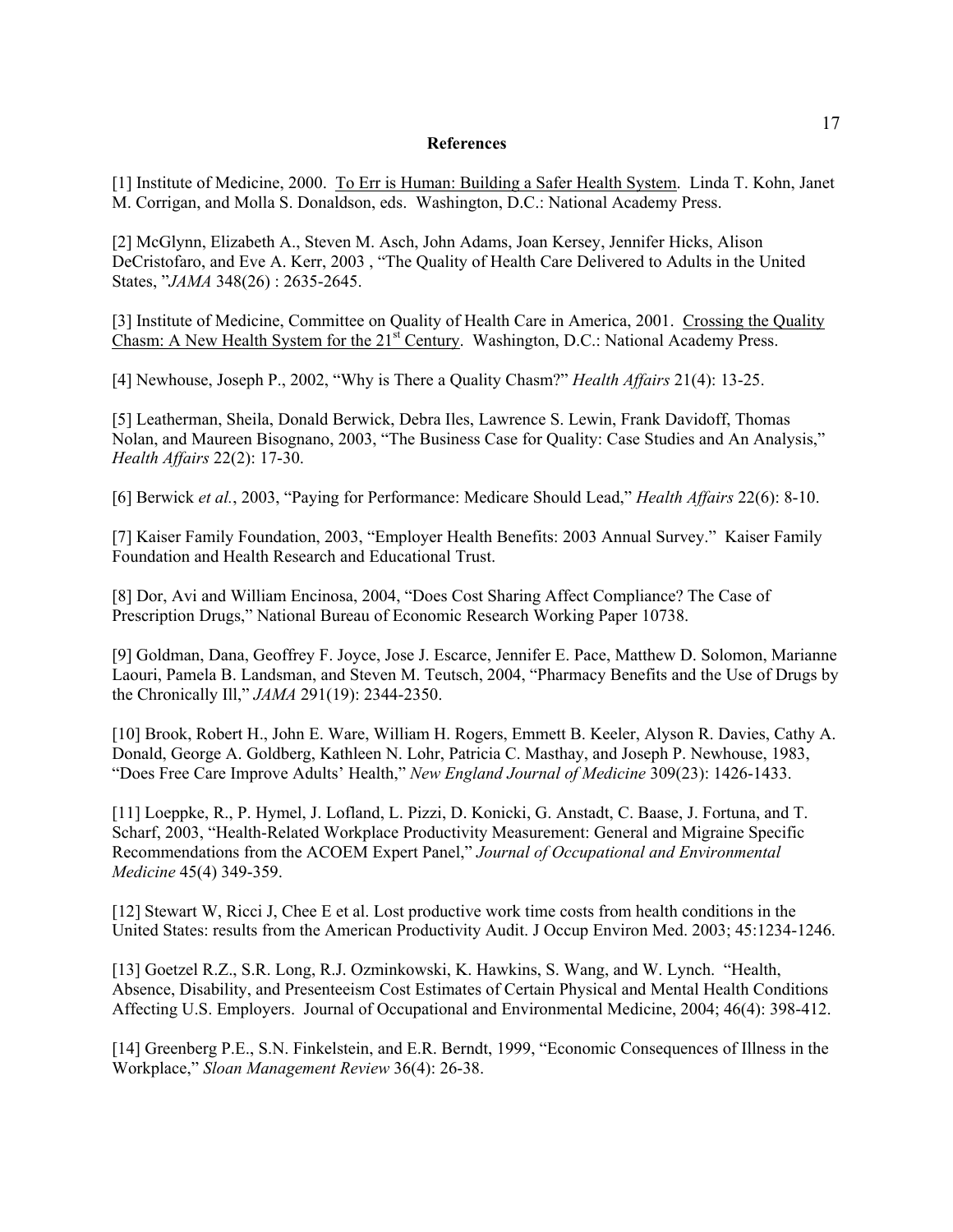[15] McGlynn, Elizabeth A., Timothy McDonald, Laura Champagne, Bruce Bradley, and Wesley Walker, 2003, "The Business Case for a Corporate Wellness Program: A Case Study of General Motors and the United Auto Workers Union," The Commonwealth Fund: www.cmwf.org.

[16] Ungar WJ, Coyte PC, and the Pharmacy Medication Monitoring Program Advisory Board, 2000, "Measuring Productivity Loss Days in Asthma Patients," *Health Economics* 9(1): 37-46.

[17] Pauly, Mark V., Sean Nicholson, Judy Xu, Dan Polsky, Patricia Danzon, James F. Murray, and Marc L. Berger, "A New General Model of the Impact of Absenteeism on Employers and Employees," *Health Economics* 2002; 11(3): 221-231.

[18] Nicholson, Sean, Mark V. Pauly, Daniel Polsky, Claire Sharda, Helena Szrek, and Marc L., Berger, "Measuring the Effects of Workloss on Productivity With Team Production," *Health Economics*, forthcoming.

[19] Parry, Tom, 2002, "On the Brink of Change: How CFOs View Investments in Health and Productivity," Integrated Benefits Institute, San Francisco. http://www.ibiweb.org.

[20] Villagra, Victor G., and Tamim Ahmed, 2004, "Effectiveness of a Disease Management Program for Patients With Diabetes," *Health Affairs* 23(4): 255-266.

[21] Fireman, Bruce, Joan Bartlett, and Joe Selby, 2004, "Can Disease Management Reduce Health Care Costs by Improving Quality?" *Health Affairs* 23(6): 63-75

[22] Goetzel, Ron Z, Ronald J. Ozminkowski, Victor Villagra, and Jennifer Duffy, 2005, "Return on Investment in Disease Management: A Review," *Health Care Financing Review* 26(4): 1-19.

[23] Congressional Budget Office, 2004. "An Analysis of the Literature on Disease Management Programs."

[24] Collins, James J., Catherine M. Baase, Claire E. Sharda, Ronald J. Ozminkowski, Sean Nicholson, Gary M. Billotti, Robin S. Turpin, Michael Olson, and Marc L. Berger, 2004, "The Impact of Chronic Health Conditions on Worker Productivity," *Journal of Occupational and Environmental Medicine* 47(6): 547-557.

[25] Goetzel, Ron Z., Arlene M. Guindon, I. Jeffrey Turshen, and Ronald J. Ozminkowski, 2001, "Health and Productivity Measurement: Establishing Key Performance Measures, Benchmarks, and Best Practices," Journal of Occupational and Environmental Medicine 43(1): 10-17.

[26] Burton WN, Conti D, Chen C et al., The role of health risk factors and disease on worker productivity. J Occup Environ Med. 1999; 41: 863-877.

[27] Lynch W and Riedel J. Measuring employee productivity: a guide to self-assessment tools, William M. Mercer, Inc. and the Institute for Health and Productivity Management, 2001.

[28] Turpin, Robin S., Ronald J. Ozminkowski, Claire E. Sharda, James J. Collins, Marc L. Berger, Gary M. Billotti, Catherine M. Baase, Michael J. Olson, and Sean Nicholson, 2004, "Reliability and Validity of the Stanford Presenteeism Scale," *Journal of Occupational and Environmental Medicine* 46(11): 1123- 1133.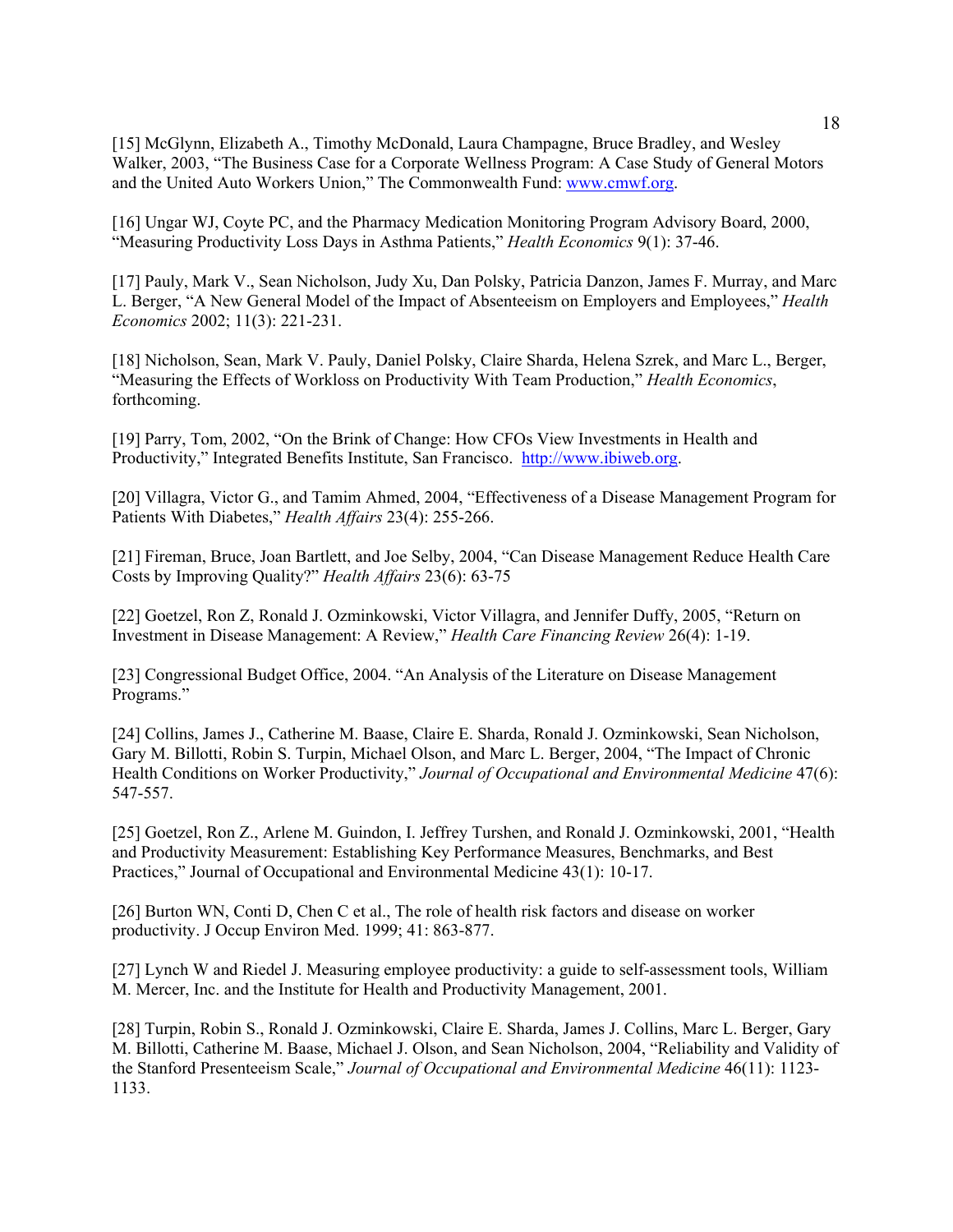### **Table 1: Modeling the Financial Impact of an Investment in Workers' Health**

| Employees at the company:<br>Percent with a chronic condition                      | 1,000<br>60%  |              |              |              |              |
|------------------------------------------------------------------------------------|---------------|--------------|--------------|--------------|--------------|
|                                                                                    | Year 1        | Year 2       | Year $3$     | Year 4       | Year $5$     |
| Cost of program                                                                    | $-$ \$200,000 | $-$ \$60,000 | $-$ \$60,000 | $-$ \$60,000 | $-$ \$60,000 |
| Probability worker remains employed<br>with the company $(2.4\%$ monthly turnover) | 100.0%        | 74.7%        | 55.8%        | 41.7%        | 31.2%        |
| <b>Benefits:</b>                                                                   |               |              |              |              |              |
| - 2% reduction in medical spending                                                 | \$24,000      | \$17,931     | \$13,397     | \$10,009     | \$7,478      |
| - 5% reduction in absenteeism                                                      |               | \$14,823     | \$11,075     | \$8,274      | \$6,182      |
| - 5% reduction in presenteeism                                                     |               | \$150,640    | \$112,548    | \$84,089     | \$62,825     |
| Net value of program                                                               | $-$ \$175,999 | \$123,395    | \$77,021     | \$42,373     | \$16,486     |
| Discounted value (at 12%)                                                          | $-$ \$175,999 | \$110,174    | \$61,400     | \$30,160     | \$10,477     |
| <b>Cummulative Net Present Value</b>                                               | $-$ \$175,999 | $-$ \$65,825 | $-$4,424$    | \$25,736     | \$36,213     |
| Reduction in absenteeism and presenteeism that would produce an NPV=0 project:     |               |              |              |              | 4.5%         |
| <b>With Multipliers</b>                                                            |               |              |              |              |              |
| Employees at the company:                                                          | 1,000         |              |              |              |              |
| Percent with a chronic condition                                                   | 60%           |              |              |              |              |
| Median multiplier                                                                  | 1.28          |              |              |              |              |
| Probability worker remains employed<br>with the company $(2.4\%$ monthly turnover) | 100.0%        | 74.7%        | 55.8%        | 41.7%        | 31.2%        |
|                                                                                    | Year 1        | Year 2       | Year 3       | Year 4       | Year 5       |
| Cost of program                                                                    | $-$ \$200,000 | $-$ \$60,000 | $-$ \$60,000 | $-$ \$60,000 | $-$ \$60,000 |
| <b>Benefits:</b>                                                                   |               |              |              |              |              |
| - 2% reduction in medical spending                                                 | \$24,000      | \$17,931     | \$13,397     | \$10,009     | \$7,478      |
| - 5% reduction in absenteeism                                                      |               | \$18,973     | \$14,176     | \$10,591     | \$7,913      |
| - 5% reduction in presenteeism                                                     |               | \$192,820    | \$144,062    | \$107,633    | \$80,416     |
| Net value of program                                                               | $-$176,000$   | \$169,724    | \$111,635    | \$68,234     | \$35,808     |
| Discounted value (at 12%)                                                          | $-$176,000$   | \$151,540    | \$88,994     | \$48,567     | \$22,756     |
| <b>Cummulative Net Present Value</b>                                               | $-$176,000$   | $-$ \$24,460 | \$64,534     | \$113,101    | \$135,858    |

Reduction in absenteeism and presenteeism that would produce an NPV=0 project: 3.6%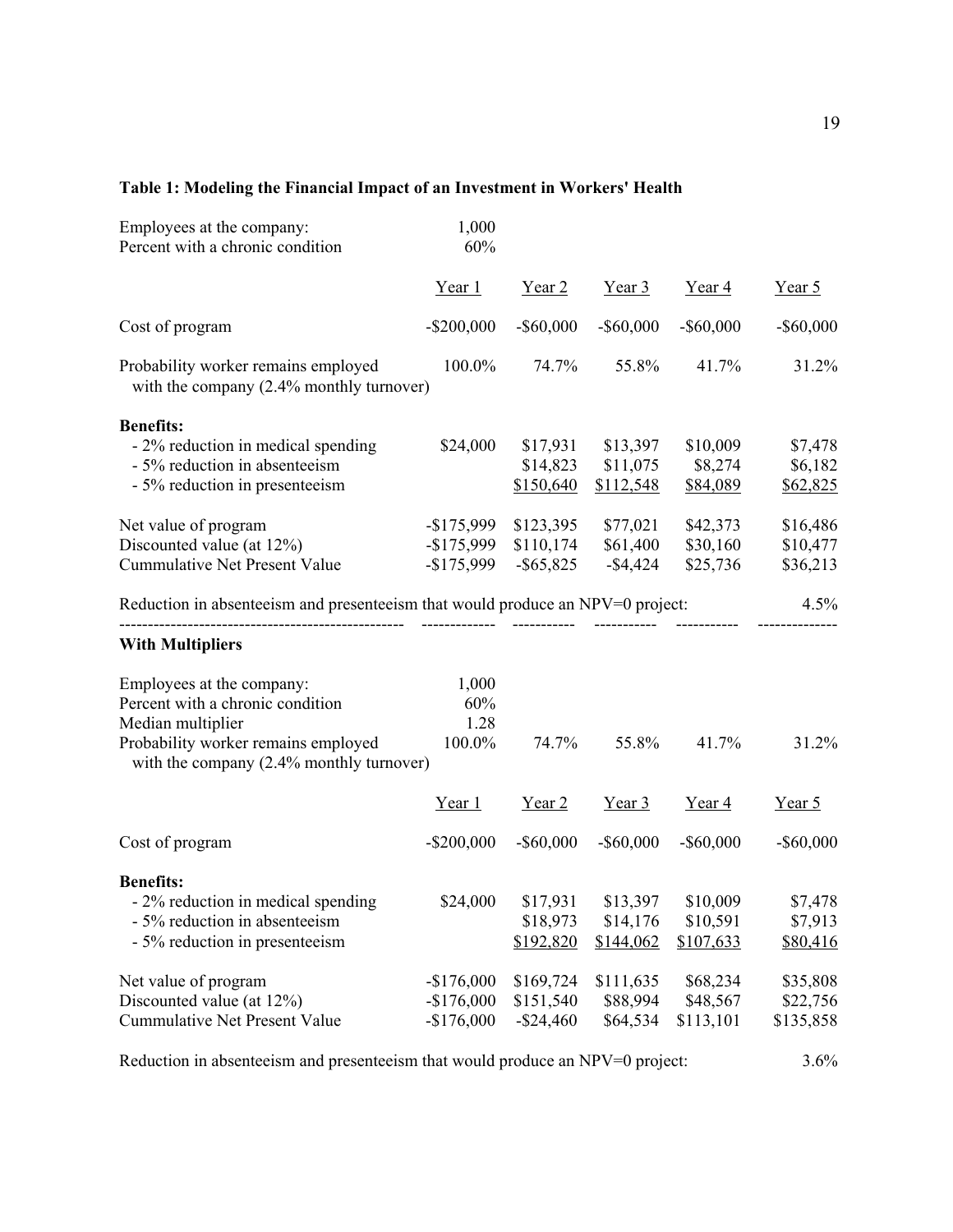#### **Table 2: Estimated Absence Multipliers for Selected Jobs (ordered from highest to lowest)**

|                                           | Estimated  |
|-------------------------------------------|------------|
|                                           | Absence    |
| <b>Type of Job</b>                        | Multiplier |
| Paralegal                                 | 1.93       |
| Mechanical engineer                       | 1.57       |
| Motor vehicle salesperson                 | 1.57       |
| Carpenter, non-residential construction   | 1.51       |
| Restaurant cook                           | 1.48       |
| Flight attendant                          | 1.43       |
| Registered nurse, hospital                | 1.40       |
| Inspector, aircraft manufacturer          | 1.34       |
| General office, retail sales              | 1.30       |
| Truck driver, trucking and courier        | 1.28       |
| Medical records clerk, physician's office | 1.23       |
| Desk clerk, hotels and motels             | 1.19       |
| Salesperson, retail sales                 | 1.17       |
| <b>Bartender</b>                          | 1.14       |
| Maids, hotels and motels                  | 1.10       |
| Construction worker, non-residential      | 1.09       |
| Waiter, restaurant and bar                | 1.02       |
| Fast food cook, restaurant and bar        | 1.00       |
| Mean multiplier across all 35 job types   | 1.61       |
| Median multiplier across all 35 job types | 1.28       |

Source: [18].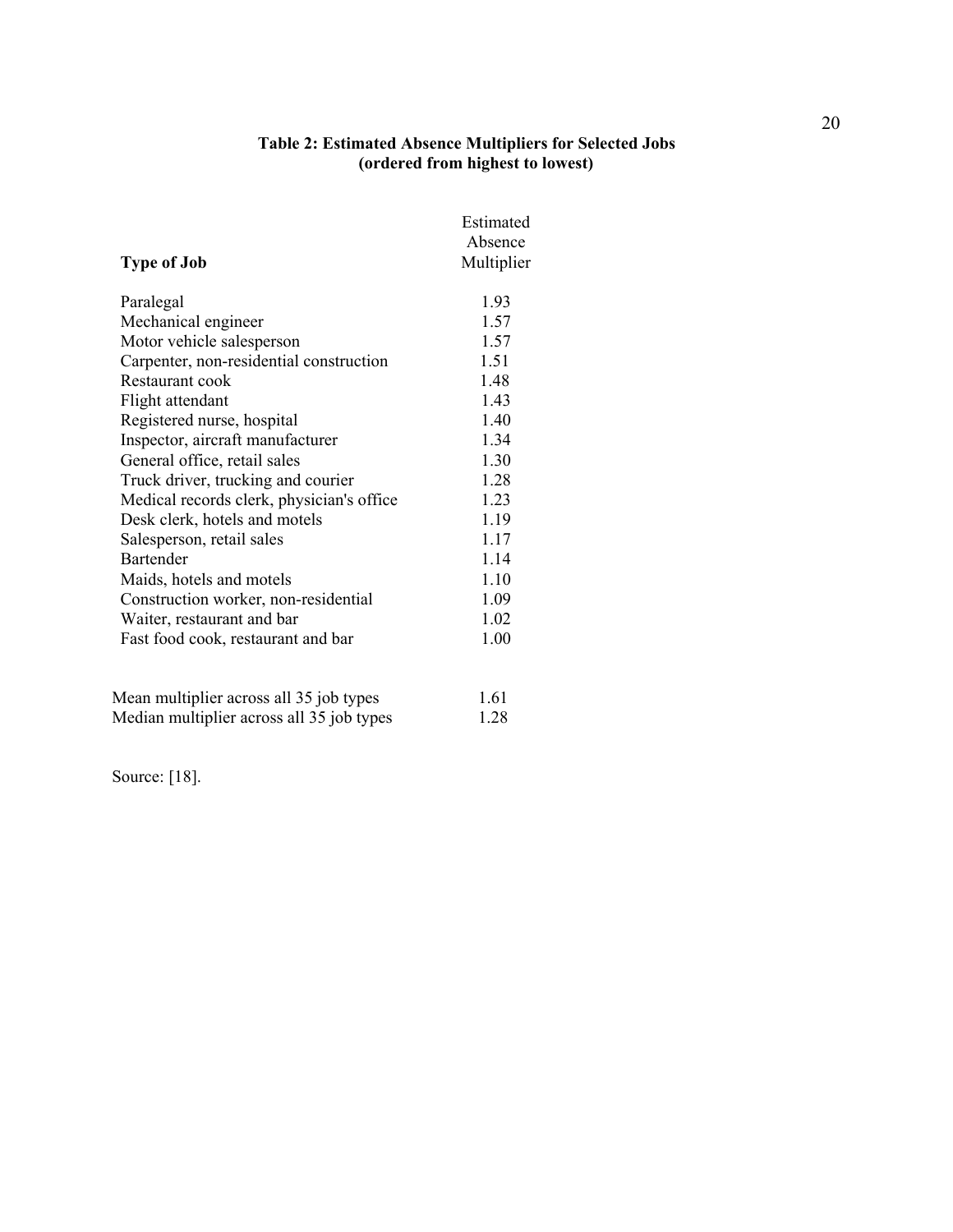## **Table 3: Applying Multipliers to the U.S. Workforce**

|                                | Total<br>Employment<br>Average |         | Absence<br>Rate Due | <b>Annual Cost of Illness</b><br>Without Multiplier<br>Per |                | Effective<br>Industry | Annual Cost of Illness<br><b>Using Multipliers</b><br>Total (mil |               |
|--------------------------------|--------------------------------|---------|---------------------|------------------------------------------------------------|----------------|-----------------------|------------------------------------------------------------------|---------------|
| <b>Industry Group</b>          | (Millions)                     | Wage    | to Illness          | Worker                                                     | Total (mil \$) | Multiplier            | Per worker                                                       | $\mathcal{S}$ |
| Agriculture                    | 3.3                            | \$12.05 | 1.3%                | \$368                                                      | \$1,211        | 1.33                  | \$488                                                            | \$1,604       |
| Mining/Construction            | 9.8                            | \$15.72 | 1.6%                | \$505                                                      | \$4,944        | 1.26                  | \$634                                                            | \$6,207       |
| Manufacturing                  | 19.8                           | \$16.52 | 1.6%                | \$523                                                      | \$10,368       | 1.32                  | \$693                                                            | \$13,722      |
| Transportation/communication   | 8.2                            | \$16.92 | 1.6%                | \$570                                                      | \$4,694        | 1.41                  | \$807                                                            | \$6,641       |
| Retail and Wholesale Trade     | 26.9                           | \$12.10 | 1.3%                | \$282                                                      | \$7,570        | 1.34                  | \$378                                                            | \$10,154      |
| Finance/insurance/ Real estate | 8.6                            | \$17.70 | 1.1%                | \$391                                                      | \$3,366        | 1.41                  | \$550                                                            | \$4,731       |
| Business services              | 15.2                           | \$15.14 | 1.4%                | \$372                                                      | \$5,641        | 1.31                  | \$489                                                            | \$7,407       |
| Personal services              | 33.7                           | \$16.00 | 1.4%                | \$399                                                      | \$13,460       | 1.37                  | \$548                                                            | \$18,485      |
| <b>Public Administration</b>   | 5.9                            | \$18.47 | 1.7%                | \$613                                                      | \$3,630        | 1.36                  | \$832                                                            | \$4,929       |
| <b>TOTAL</b>                   | 131.4                          | \$15.34 | 1.4%                | \$418                                                      | \$54,884       | 1.35                  | \$562                                                            | \$73,882      |